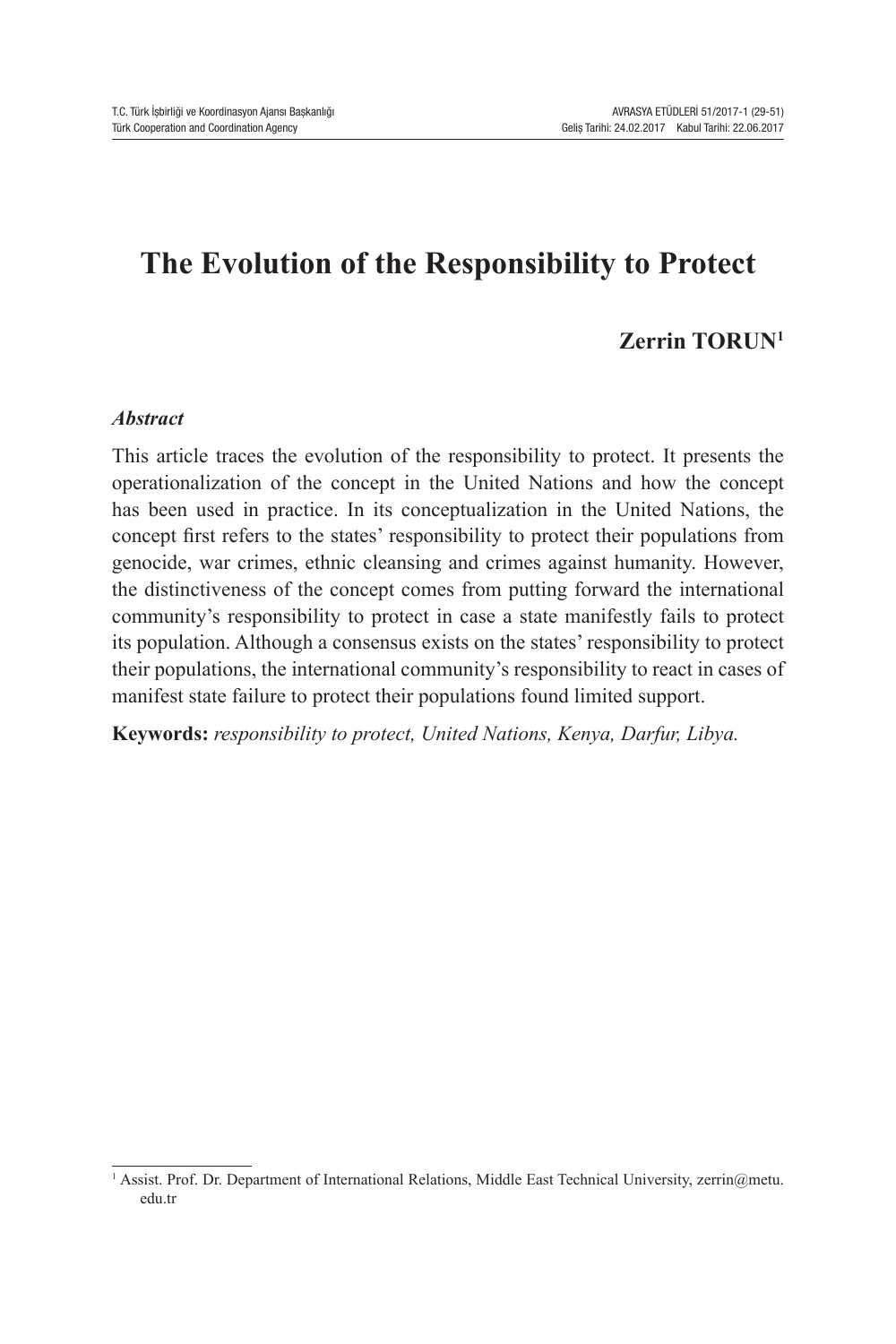# **Koruma Sorumluluğunun Gelişimi**

## *Öz*

Bu makale koruma sorumluluğunun gelişiminin izini sürmektedir. Kavramın Birleşmiş Milletler'de nasıl işlevselleştirildiğini ve uygulamada nasıl kullanıldığını sunmaktadır. Birleşmiş Milletler'de kavramsallaştırıldığı haliyle kavram öncelikle devletlerin halklarını soykırım, savaş suçları, etnik temizlik ve insanlığa karşı suçlardan koruma sorumluluğuna işaret eder. Fakat kavramın esas özelliği herhangi bir devlet halkını korumakta aşikâr bir şekilde başarısız olduğu takdirde uluslararası toplumun koruma sorumluluğu öne çıkmaktadır. Devletlerin halklarını koruma sorumluluklarına dair bir uzlaşı olsa da uluslararası toplumun devletlerin halklarını korumadaki aşikâr başarısızlıklarına karşı tepki gösterme sorumluluğu sınırlı bir destek bulmuştur.

**Anahtar kelimeler**: *koruma sorumluluğu, Birleşmiş Milletler, Kenya, Darfur, Libya.*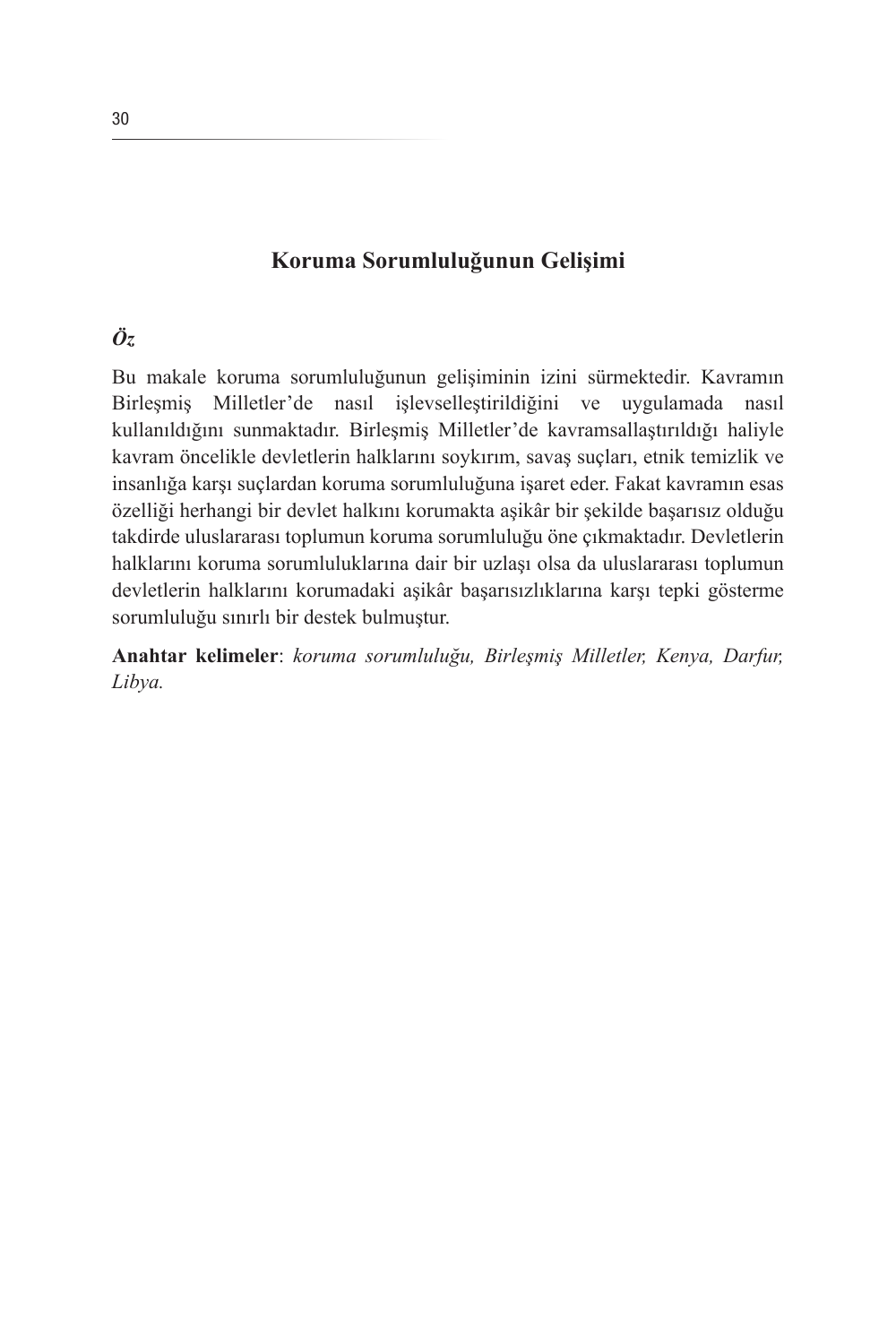#### **1. Introduction**

Responsibility to protect was developed in order to clarify what international community should do in the face of mass atrocities. In the 1990s, there were three cases where the international community's response demonstrated lack of agreement as to what can and should be done. When genocide took place in Rwanda in 1994 the Security Council failed to act as it feared for the security of the UN peacekeepers there. The Council cut the peacekeeping force from 2558 troops to 270. Only after several weeks and murder of several hundred thousands, the Council authorized the deployment of a weak French military force. In 1995, under United Nations Protection Force's (UNPROFOR) watch, Serbs captured Srebrenica and murdered some eight thousand Bosnian Muslim men and boys. While the mission's mandate included deterring attacks against "safe areas", its resources were inadequate to defend vulnerable cities. Finally, in response to increasing violence against ethnic Albanians in Kosovo, the United States, United Kingdom and France sought authorization for a military force. However, they faced Russian and Chinese threats to veto resolutions including use of force. Eventually, they went ahead with the military intervention through NATO without the approval of the Security Council<sup>2</sup>

As the international community seemed in disarray, Secretary-General Kofi Annan urged the international community to arrive at a consensus on how to approach these issues He challenged the international community with his question: "…if humanitarian intervention is, indeed, an unacceptable assault on sovereignty, how should we respond to a Rwanda, to a Srebrenica – to gross and systematic violations of human rights that affect every precept of our common humanity?" In response to this challenge, in September 2000, the Government of Canada established the International Commission on Intervention and State Sovereignty (ICISS) in order to clarify the relationship between sovereignty and military intervention to halt atrocities.3

This article traces the evolution of the idea that reframes sovereignty as responsibility and urges the international community to take a range

<sup>2</sup> Saira Mohamed, "Taking Stock of The Responsibility To Protect", *Stanford Journal Of International Law*, Vol. 63, June 2012, p. 66.

<sup>&</sup>lt;sup>3</sup> Report of the International Commission on Intervention and State Sovereignty, The Responsibility to Protect Ottawa, International Development Research Centre, 2001, p. vii.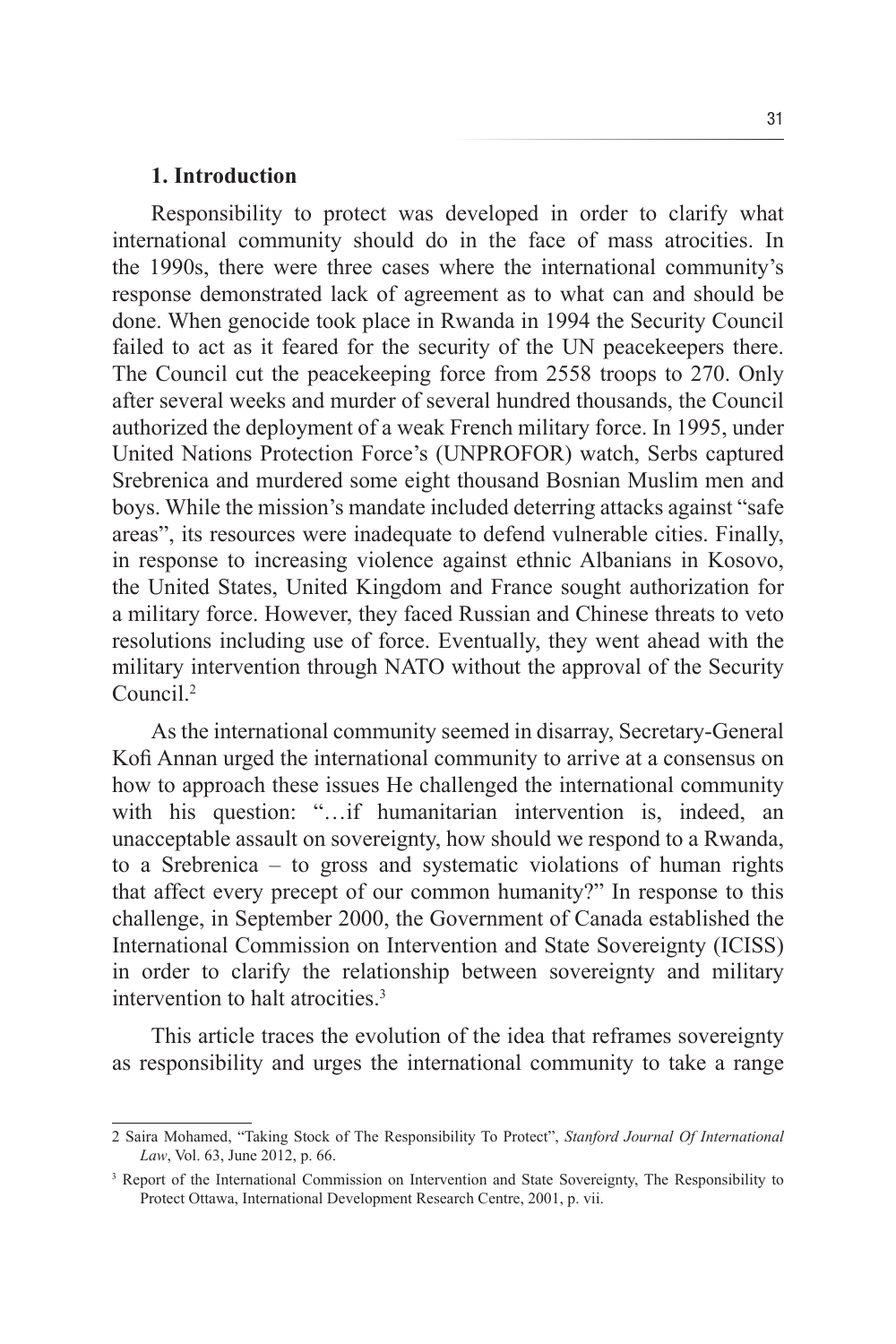of actions if a state fails to protect its population. Since responsibility to protect was developed by the International Commission on Intervention and State Sovereignty, the first section covers the International Commission's conceptualization of the idea in length. The second section looks at how responsibility to protect evolved within the United Nations. The third section presents an overview of cases where responsibility to protect was invoked, while the fourth section focuses on the use of the concept in Libya intervention in 2011. Libya is important, since the international community for the first time authorized use of force against the wishes of a government. The conclusion summarizes the findings of these sections and outlines where the idea of responsibility to protect stands.

## **2. Responsibility to Protect in the International Commission on Intervention and State Sovereignty Report**

Sovereignty as responsibility was originally developed by Francis Deng, the UN's Special Representative on Internally Displaced People (IDP) in 1993. Deng and his colleague Roberta Cohen argued that states had the primary role in protecting their populations, but there must be some higher international authority to which they will be accountable if they failed to carry out their duties.<sup>4</sup>

The International Commission on Intervention and State Sovereignty also characterized sovereignty as responsibility. According to the Commission, sovereignty involves a dual responsibility. Externally states are responsible to respect the sovereignty of other states. Internally, they are responsible to respect the dignity and basic rights of all the people within the state.<sup>5</sup> Sovereignty as responsibility means that state authorities are responsible to protect the safety and lives of citizens and promotion of their welfare. This kind of thinking about sovereignty is a result of the ever-increasing impact of international human rights norms and the concept of human security.<sup>6</sup> Responsibility to protect is distinguished from the concept of humanitarian intervention by its emphasis on the primary responsibility of the state to protect its own population. The concept brought the novel idea that the international community should assist states

<sup>4</sup> Michael Newman, "Revisiting the `Responsibility to Protect'", *The Political Quarterly*, Vol. 80, No. 1, January±March 2009, p. 93.

<sup>&</sup>lt;sup>5</sup> Report of the International Commission on Intervention and State Sovereignty, The Responsibility to Protect, p. 8

<sup>6</sup> Ibid, p. 13.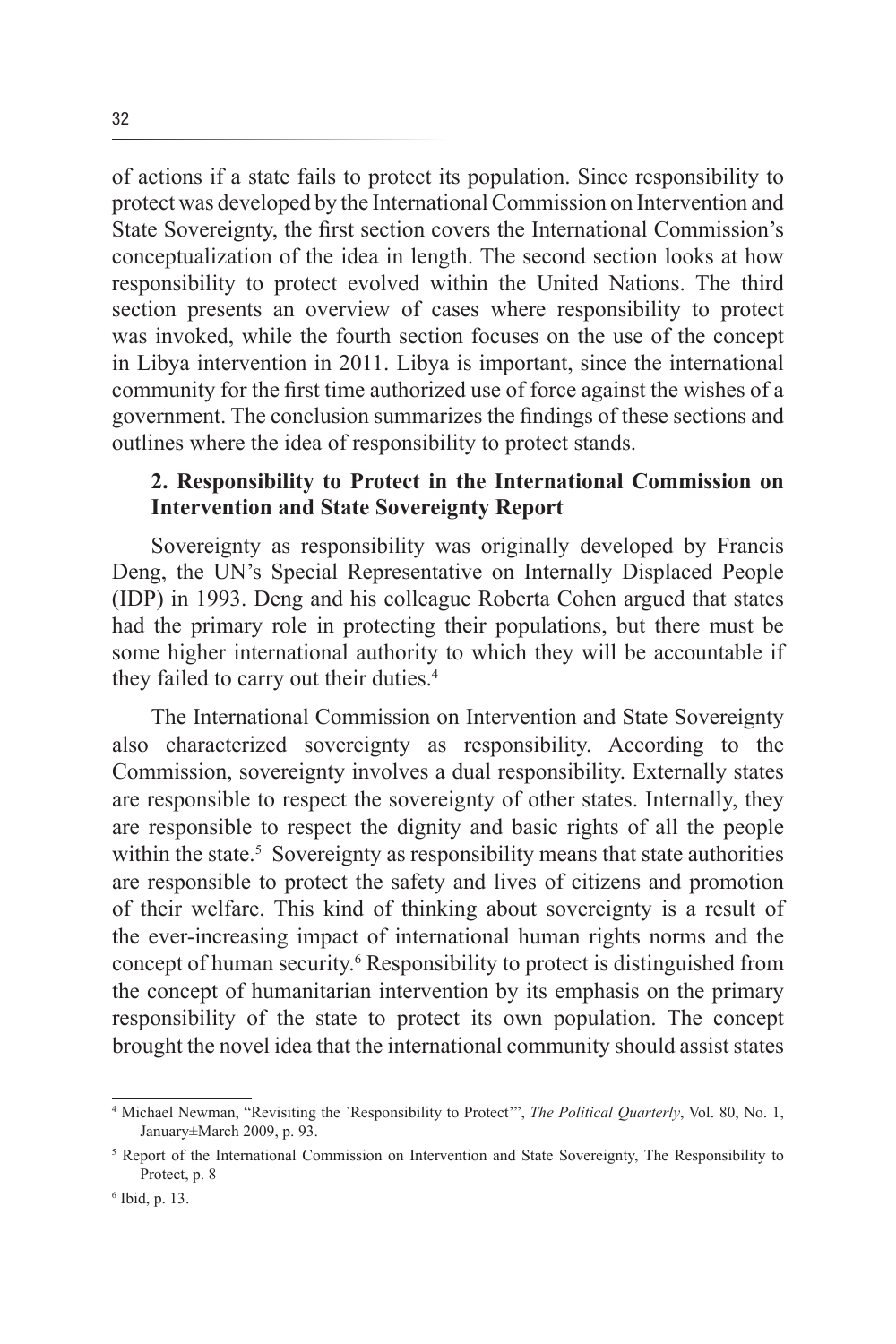in fulfilling their responsibility. Thus, it placed armed intervention within a broader continuum of measures that could be taken in response to mass atrocities and genocide.7

For the Commission, in line with international law, firstly the state whose people are directly affected has the responsibility to protect. This is also required by practical realities, as the domestic authority is best placed to make a positive difference when problems arise. On the other hand, the broader community of states has a residual responsibility when a particular state is unwilling or unable to fulfil its responsibility to protect or is itself the actual perpetrator of crimes or atrocities; or where people living outside a particular state are directly threatened by actions taking place there. This means that in some circumstances, international community must take action to support populations that are under serious threat. This responsibility to protect has three essential components: the responsibility to prevent human catastrophe, the responsibility to react to an actual or apprehended human catastrophe, and the responsibility to rebuild after the event.<sup>8</sup> Thus, the responsibility to protect involves a broad range of assistance actions and responses, including "both long and shortterm measures to help prevent human security-threatening situations from occurring, intensifying, spreading, or persisting; and rebuilding support to help prevent them from recurring; as well as, at least in extreme cases, military intervention to protect at-risk civilians from harm."9

Instead of a 'right to intervene' by one state on the territory of another state, the Commission argued that we should speak of a responsibility to protect.10 This rightly shifts the focus of discussion on the requirements of those who need or seek assistance.11 Interventionary measures by the international community should come after preventive measures fail to resolve or contain the situation and when a state is unable or unwilling to redress the situation. Intervention may come in the form of political, economic or judicial measures, and in extreme cases, military action.

<sup>7</sup> Alex J. Bellamy, "The Responsibility to Protect - Five Years On", *Ethics & International Affairs*, Vol. 24, No. 2, 2010, p 143.

<sup>8</sup> Report of the International Commission on Intervention and State Sovereignty, The Responsibility to Protect, p. 17.

<sup>9</sup> Ibid, p. 18.

<sup>10</sup> Ibid, p. 11.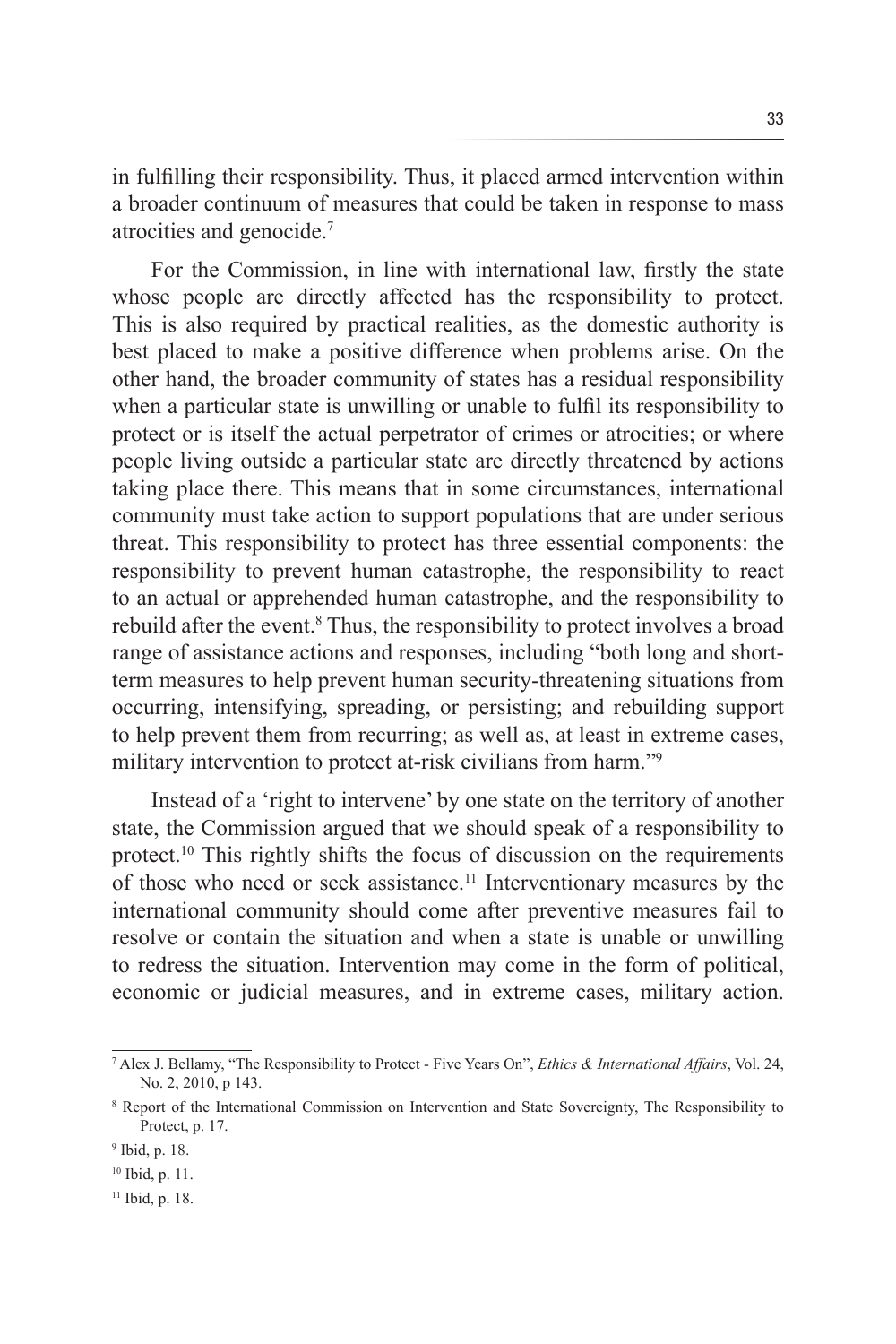The commission suggested that tough threshold conditions and a series of precautionary principles must be satisfied, for the intervention to be defensible in principle and acceptable in practice.12

Military intervention is reserved for exceptional circumstances when all order within a state has broken down or when civilians are threatened with massacre, genocide or ethnic cleansing on a large scale. Put differently, the international community may use military intervention in cases of violence which "shock the conscience of mankind," or which present a clear and present danger to international security.13 Principles that must guide the decision on military intervention include "right authority, just cause, right intention, last resort, proportional means and reasonable prospects."14

Just cause exists when there is large scale loss of life, actual or apprehended and/or large scale ethnic cleansing, actual or apprehended.15 In the commission's view, "military action can be legitimate as an anticipatory measure in response to clear evidence of likely large scale killing." Arguing that in most cases there will not in practice be major disagreement, the commission did not quantify 'large scale'16 Right intention stipulates that the primary purpose of the intervention must be to stop or prevent human suffering. Use of military force for the alteration of borders, the advancement of a particular combatant group's claim to selfdetermination and overthrow of regimes are not legitimate objectives.<sup>17</sup> Last resort requires exploring every diplomatic and non-military avenue for the prevention or peaceful resolution of the humanitarian crisis. In some cases there will not be enough time for this process to be completed, but there must be reasonable grounds for believing that, if a non-military measure had been attempted, it would not have succeeded.18 Proportional means is about the scale, duration and intensity of the planned military intervention being the minimum necessary to secure the humanitarian objective. Finally, military action should be taken if it stands a reasonable chance of success of providing actual protection. If the consequences of

- 15 Ibid, p. 32.
- 16 Ibid, p. 33.
- 17 Ibid, p. 35.
- 18 Ibid, p. 36.

<sup>12</sup> Ibid, p. 29.

<sup>13</sup> Ibid, p. 31.

<sup>14</sup> Ibid, p. 32.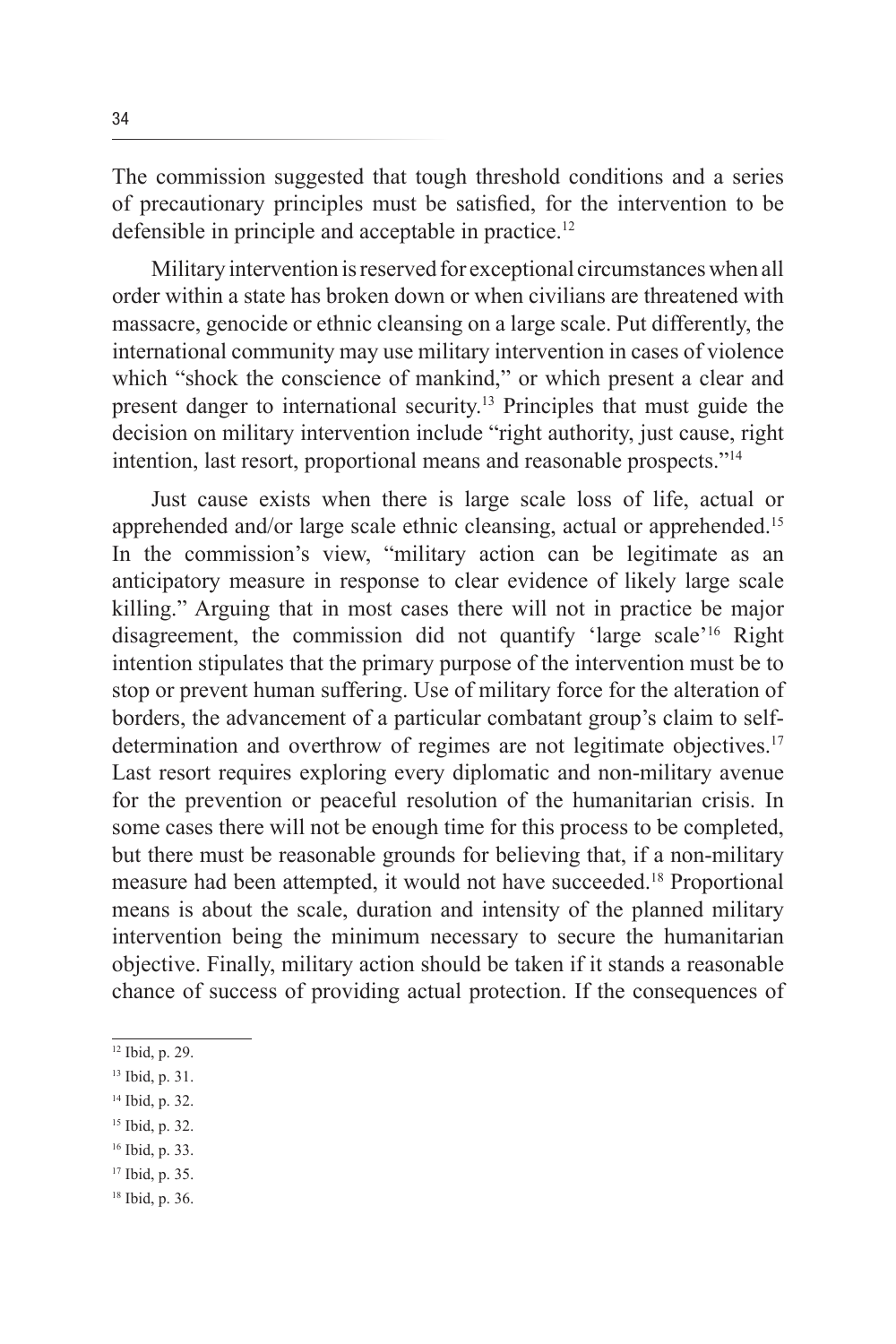embarking upon the intervention are likely to be worse than if there is no action at all, a military action is not justified.19

As for the right authority, the Commission stated that it is the Security Council whose authorization must be sought for a military intervention.20 The Commission proposed a "code of conduct" for the use of the veto with respect to actions that are needed to stop or avert a significant humanitarian crisis. The code was to ensure that a permanent member, in matters where its vital national interests were not involved, would not use its veto to obstruct the passage of a majority resolution.21 If Security Council fails or rejects to consider a proposal for intervention, an alternative is to seek support for military action from the General Assembly meeting in an Emergency Special Session under the established "Uniting for Peace" procedures. If the Security Council failed or rejected to deal with a catastrophe, another alternative to take action is a regional or sub-regional organization.<sup>22</sup>

## **3. Responsibility to Protect in the United Nations**

In September 2003, UN Secretary General established the High-Level Panel Threats, Challenges and Change in order to examine the UN role in international security.23 This panel was set up by the Secretary General of the United Nations in response to the lack of agreement among Member States on the proper role of the United Nations in providing collective security.<sup>24</sup> In 2004, responsibility to protect was endorsed by the Highlevel Panel on Threats, Challenges and Change in its report *A More Secure World: Our Shared Responsibility*, which characterized responsibility to protect as "an emerging norm".25 High-level Panel stated that "we all share responsibility for each other's security".26 The Panel argued that there is a growing acceptance that sovereign governments have the primary responsibility to protect their own citizens from catastrophes such as mass

<sup>19</sup> Ibid, p. 37.

<sup>20</sup> Ibid, p. 50.

<sup>21</sup> Ibid, p. 51.

<sup>22</sup> Ibid, p. 53.

<sup>23</sup> Aidan Hehir, "The Responsibility to Protect: 'Sound and Fury Signifying Nothing'?", *International Relations*, Vol. 24, No. 2, 2010, p. 221.

<sup>24</sup> United Nations General Assembly, Report of the Secretary-General, In Larger Freedom: Towards Development, Security and Human Rights for All, A/59/2005, 21 March 2005, p. 24.

<sup>&</sup>lt;sup>25</sup> United Nations General Assembly, Report of the High-level Panel on Threats, Challenges and Change, A More Secure World: Our Shared Responsibility, A/59/565, 2 December 2004, p. 57.

<sup>26</sup> Ibid, p. 16.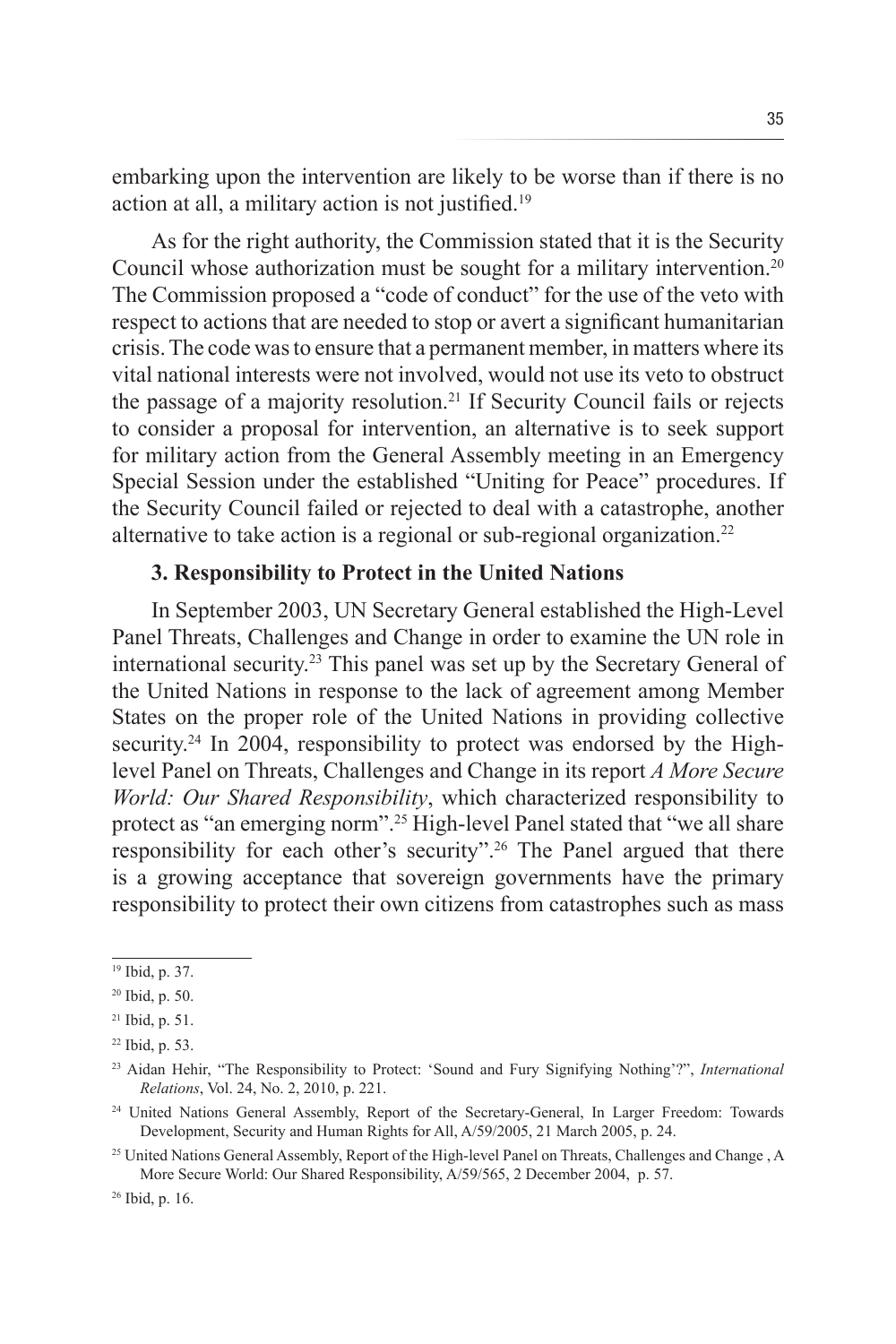murder and rape, ethnic cleansing by forcible expulsion and terror, and deliberate starvation and exposure to disease. However, when they are unable or unwilling to do so, that responsibility should be taken up by the wider international community. In such circumstances, the international community should engage in prevention, response to violence, if necessary, and rebuilding shattered societies.27

With regard to the right to authorize intervention, High-level Panel pointed to the Security Council. It also identified five criteria of legitimacy that the Security Council should consider when discussing whether to authorize or apply military force: seriousness of threat, proper purpose, last resort, proportional means and balance of consequences. High-level Panel argued that these would significantly improve the chances of reaching international consensus on the intervention. In the panel's view Chapter VII of the United Nations Charter fully empowers the Security Council to deal with every kind of threat that States may confront. The Panel did not touch upon the issue of alternatives if the Security Council fails or rejects to react. For the Panel "the task is not to find alternatives to the Security Council as a source of authority but to make it work better than it has."28

In 2005, Kofi Annan, then Secretary General of the United Nations, in his report In larger freedom: towards development, security and human rights for all stated that he believes "that we must embrace the responsibility to protect, and, when necessary, we must act on it." He reiterated that this responsibility lies, first and foremost, with each individual State. Similar to the above-mentioned reports he argued that "if national authorities are unable or unwilling to protect their citizens, then the responsibility shifts to the international community to use diplomatic, humanitarian and other methods to help protect the human rights and well-being of civilian populations." For the secretary general, when such methods appear insufficient, the Security Council may decide to take action under the Charter of the United Nations, including enforcement action.<sup>29</sup> However, the Secretary General's report confined problems that activate the international community's responsibility to protect to "genocide, ethnic cleansing and crimes against humanity".30 Secretary General's

<sup>27</sup> Ibid, p. 56-57.

<sup>28</sup> Ibid, p. 53.

<sup>29</sup> United Nations General Assembly, Report of the Secretary-General, In larger freedom: towards development, security and human rights for all, p. 35.

<sup>30</sup> Ibid, p. 59.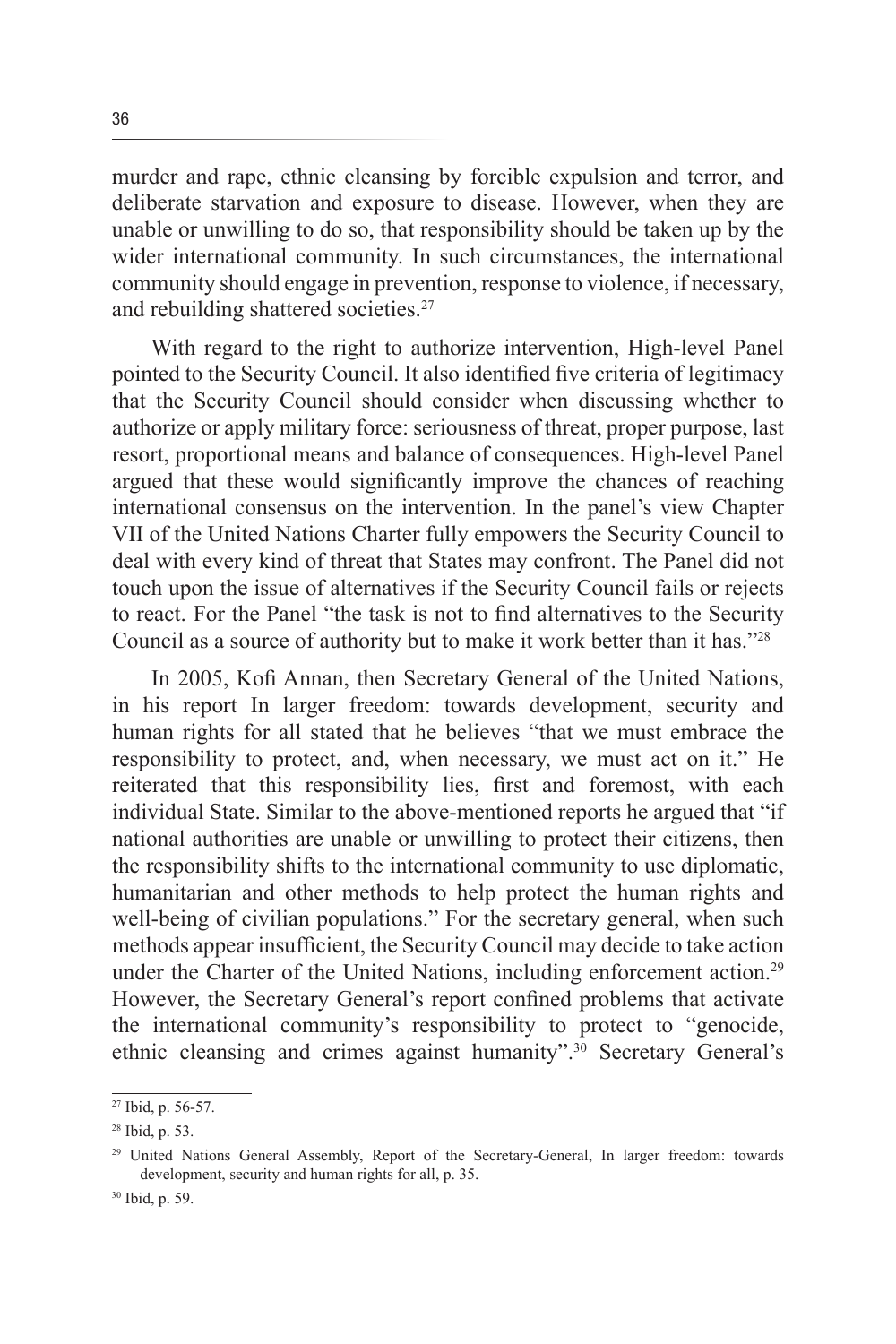report placed responsibility to protect in the section dealing with freedom to live in dignity instead of the section on the use of force. Emphasis was put on the need to implement responsibility to protect through peaceful means. This was meant to detach the linking of responsibility to protect with humanitarian intervention and promote the commitment to the rule of law and human security.<sup>31</sup>

Following these, responsibility to protect was endorsed by the General Assembly in 2005 World Summit. Paragraphs 138, 139 and 140 in its Outcome Document were devoted to responsibility to protect. The World Summit Outcome document accepted each individual state's responsibility to protect its populations from genocide, war crimes, ethnic cleansing and crimes against humanity. The international community was tasked with encouraging and helping states to exercise this responsibility and supporting the United Nations in establishing an early warning capability. In addition, international community's responsibility to use appropriate diplomatic, humanitarian and other peaceful means, to help to protect populations from genocide, war crimes, ethnic cleansing and crimes against humanity was acknowledged. General Assembly stated that "we are prepared to take collective action, in a timely and decisive manner, through the Security Council" and "on a case-by-case basis and in cooperation with relevant regional organizations as appropriate, should peaceful means be inadequate and national authorities are manifestly failing to protect their populations from genocide, war crimes, ethnic cleansing and crimes against humanity."32 At the world summit international community's responsibility to protect was defined as a moral duty as opposed to a stronger legal duty upon the insistence of those who are reluctant to endorse the concept. Alternative ways to take action if the Security Council fails or rejects to react a crisis was dropped in all the endorsements of responsibility to protect after the International Commission on Intervention and State Sovereignty report. The proposal of the International Commission on a code of conduct for permanent members of the Security Council not to exercise their veto power was also dropped. Moreover the fact that the international community promised to deal with issues on a case by case basis and in areas where there is a manifest failure was seen as dilution of

<sup>31</sup> Carsten Stahn, "Responsibility to Protect: Political Rhetoric or Emerging Legal Norm?", *The American Journal of International Law*, Vol. 101, No. 1, January 2007, p. 107.

<sup>&</sup>lt;sup>32</sup> United Nations General Assembly, Resolution adopted by the General Assembly on 16 September 2005, 2005 World Summit Outcome, A/RES/60/1, 24 October 2005, p. 30.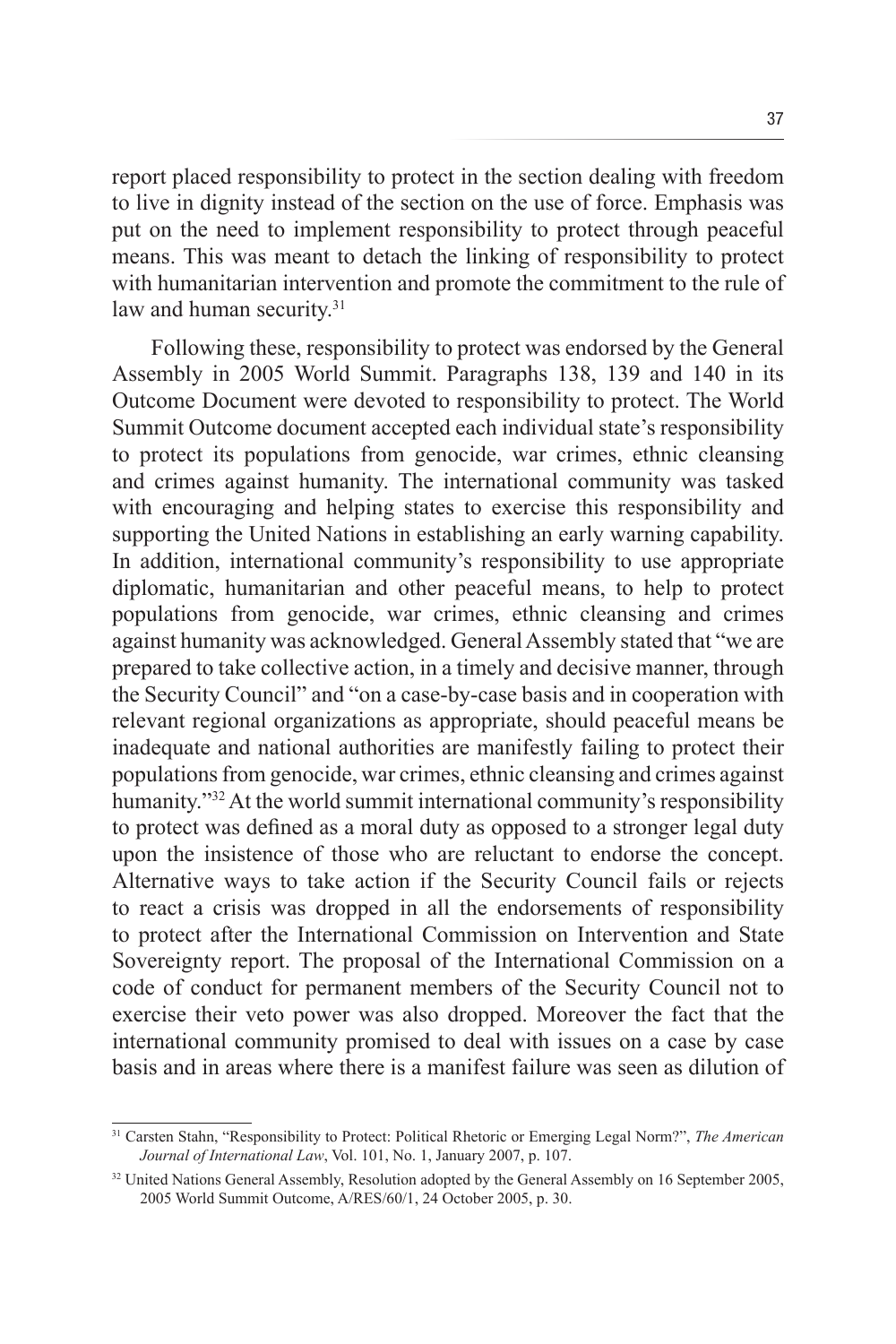the concept by commentators. The threshold for international action was raised by the statement that international community's responsibility to react starts in cases of manifest failure of a state to protect its population.<sup>33</sup>

Further consideration of the concept came in the form of a report by UN Secretary-General Ban Ki-Moon in 2009. *Implementing the Responsibility to Protect* was built on the narrow understanding of the 2005 World Summit Outcome. It stated that the responsibility to protect applies "only to the four specified crimes and violations: genocide, war crimes, ethnic cleansing and crimes against humanity." The Secretary-General argued that "to try to extend it to cover other calamities, such as HIV/AIDS, climate change or the response to natural disasters, would undermine the 2005 consensus and stretch the concept beyond recognition or operational utility".34 Based on the World Summit Outcome, the report stated that the responsibility to protect rests on three pillars: the protection responsibilities of the State; international assistance and capacity building, and timely and decisive response. Protection responsibilities of the state derives both from the nature of State sovereignty and from the pre-existing and continuing legal obligations of States. International assistance and capacity building in pillar two is about the commitment of the international community to assist states in meeting those obligations. Pillar three refers to the responsibility of international community to respond collectively in a timely and decisive manner when a State is manifestly failing to provide such protection. International community's response may be pacific measures under Chapter VI of the Charter, coercive ones under Chapter VII and/or collaboration with regional and subregional arrangements under Chapter VIII.<sup>35</sup> The report states that "no strategy for fulfilling the responsibility to protect would be complete without the possibility of collective enforcement measures, including through sanctions or coercive military action in extreme cases. It points out that when a State refuses to accept international prevention and protection assistance, commits egregious crimes and violations relating to the responsibility to protect and fails to respond to less coercive measures, collective measures could be authorized by the Security Council, by the General Assembly

<sup>&</sup>lt;sup>33</sup> Hehir, "The Responsibility to Protect: 'Sound and Fury Signifying Nothing'?", p. 222.

<sup>&</sup>lt;sup>34</sup> United Nations General Assembly, Report of the Secretary-General, Implementing the responsibility to protect, A/63/677, 12 January 2009, p. 8.

<sup>35</sup> Ibid, pp. 8-9.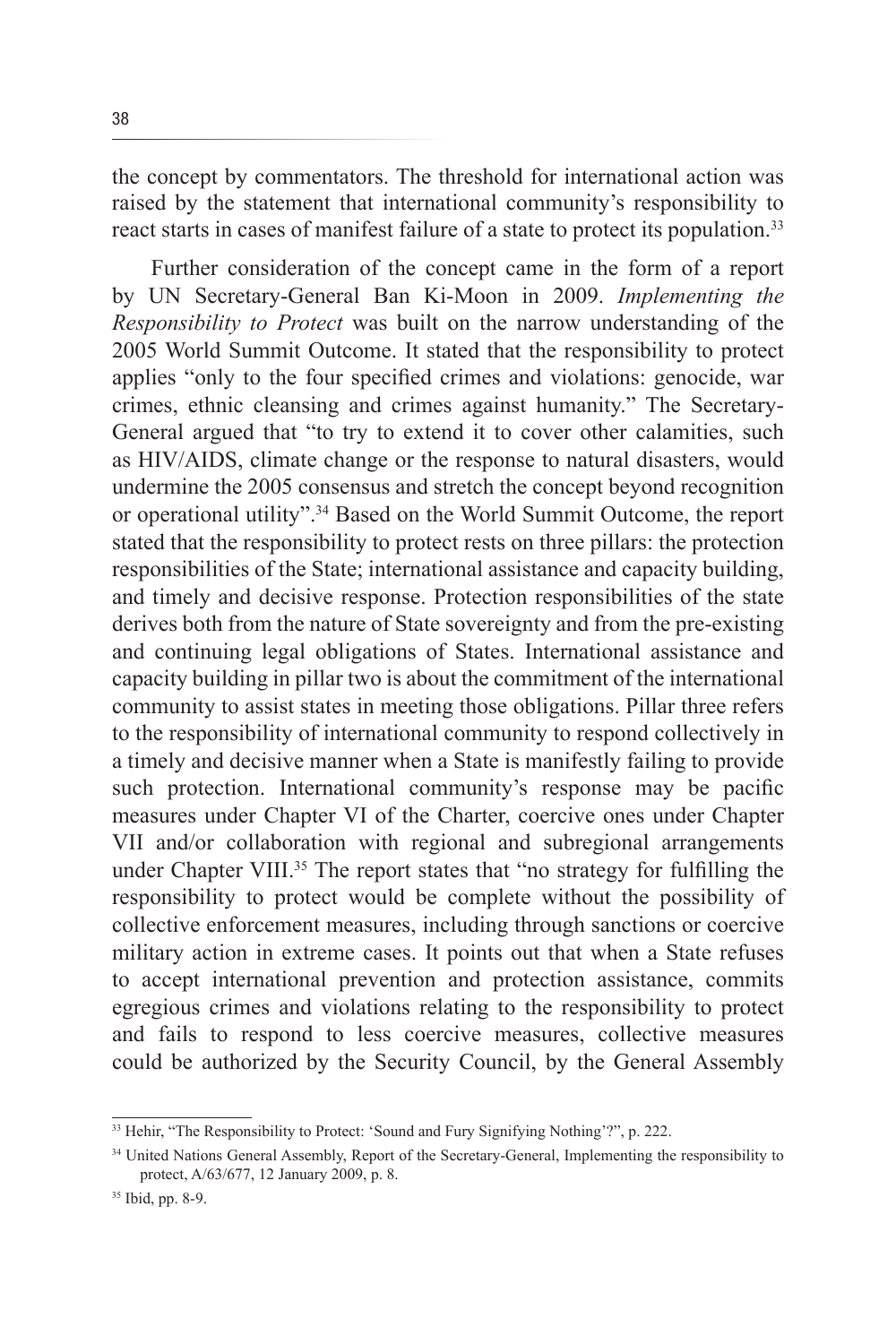under the "Uniting for peace" procedure or by regional or subregional arrangements with the prior authorization of the Security Council.36 In a way that reminds the code of conduct of the International Commission, the Secretary General urged permanent members of the Security Council to refrain from employing or threatening to employ the veto in situations of manifest failure to meet obligations relating to the responsibility to protect.37 Secretary General's report on Implementing the Responsibility to Protect was debated in the General Assembly in 2009. Consensus was built on the report's elaboration of the concept, and a plan for implementation was set out. For Alex Bellamy this represented a modest but tangible step in the concept's evolution.<sup>38</sup>

UN Secretary-General continued efforts to elaborate responsibility to protect in further reports. In his 2010 report, the Secretary-General focused on early warning and assessment,<sup>39</sup> while in his 2011 report he dwelled on the role of regional and subregional arrangements in implementing the responsibility to protect.40 UN Secretary General's 2012 report presented an assessment of the tools available under Chapters VI, VII and VIII of the Charter for implementing pillar three of the responsibility to protect (timely and decisive response). $41$  The 2013 report dealt with the issue of state responsibility and prevention.<sup>42</sup> The 2014 report was on international assistance and the responsibility to protect.<sup>43</sup> The 2015 report took stock of 10 years of implementing the responsibility to protect.44 The 2016 and final report of the Secretary-General Ban Ki-Moon focused on the obstacles to mobilizing collective action to prevent and respond to genocide, war

<sup>36</sup> Ibid, p. 25.

<sup>37</sup> Ibid, p. 27.

<sup>38</sup> Bellamy, "The Responsibility to Protect - Five Years On", p. 148.

<sup>&</sup>lt;sup>39</sup> United Nations General Assembly, Report of the Secretary-General, Early warning, assessment and the responsibility to protect, A/64/864, 14 July 2010.

<sup>40</sup> United Nations General Assembly, Report of the Secretary-General, The role of regional and subregional arrangements in implementing the responsibility to protect, A/65/877–S/2011/393, 28 June 2011.

<sup>41</sup> United Nations General Assembly, Report of the Secretary-General, Responsibility to protect: timely and decisive response, A/66/874–S/2012/578, 25 July 2012.

<sup>&</sup>lt;sup>42</sup> United Nations General Assembly, Report of the Secretary-General, Responsibility to protect: state responsibility and prevention, A/67/929–S/2013/399, 9 July 2013.

<sup>43</sup> United Nations General Assembly, Report of the Secretary-General, Fulfilling our collective responsibility: international assistance and responsibility to Protect, A/68/947–S/2014/449, 11 July 2014.

<sup>44</sup> United Nations General Assembly, Report of the Secretary-General, A vital and enduring commitment: implementing the responsibility to protect, A/69/981–S/2015/500, 13 July 2015.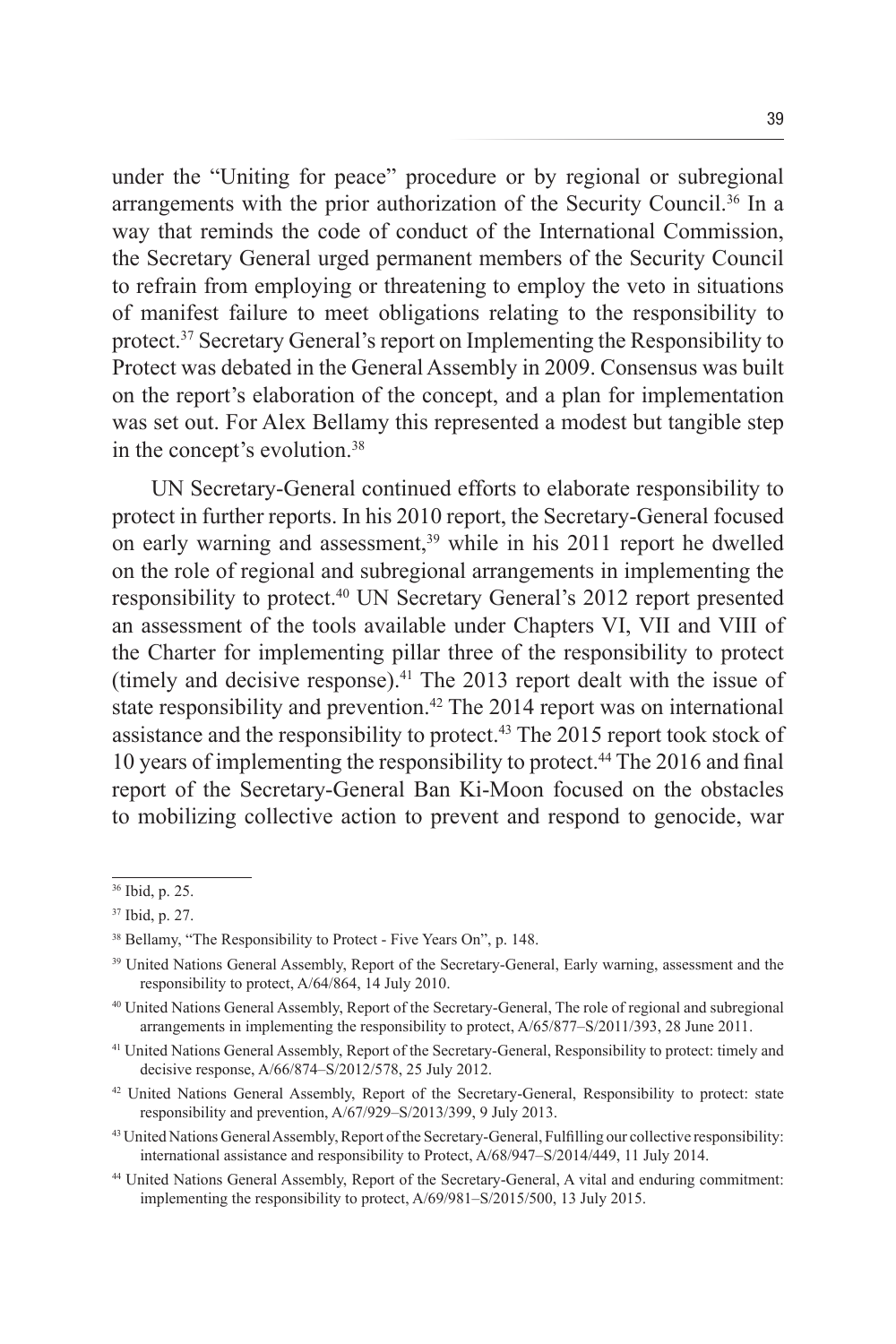crimes, ethnic cleansing and crimes against humanity, and suggested how such barriers might be overcome.<sup>45</sup>

Overall, responsibility to protect has evolved from its focus on how to respond to intra-state humanitarian crises towards a concern with prevention.46 Throughout its history of evolution, critics maintained that responsibility to protect provides an opportunity for Western states to intervene at will under the pretext of humanitarianism.<sup>47</sup> Others have argued that the problem is not too much intervention, but inaction in the face of atrocities.48 There are also those who argue that it is "a rhetorical posturing that promises little protection to vulnerable populations".49On the other hand, throughout the process of its evolution, who has the responsibility to protect in case of Security Council paralysis could not be clarified.<sup>50</sup> In other words, "no satisfactory answer has been given to the imperative 'no more Rwandas and Kosovos', i.e. to cases where it is precisely the Security Council which is unable or unwilling to protect".<sup>51</sup> Neither the efforts to define responsibility to protect nor its implementation in practice resolved the problem of what to do when the Security Council fails to achieve consensus in case of mass atrocities.<sup>52</sup>

### **4. Responsibility to Protect in Practice**

Responsibility to protect shaped international reaction to the violence that erupted after the disputed December 2007 presidential elections in Kenya. When the victory of incumbent President Mwai Kibaki, a member of the Kikuyu ethnic group over Raila Odinga, a Luo, was declared, people started to protest the perceived rigging of the election. During the protests, stores were looted, houses were destroyed, people were displaced and killed. Militias engaged in retaliatory killings. In less than two months 1.133 Kenyans had been murdered, unknown numbers raped, and there were over 500.000 internally displaced people. Individuals, militias

<sup>&</sup>lt;sup>45</sup> United Nations General Assembly, Report of the Secretary-General, Mobilizing collective action: the next decade of the responsibility to protect, A/70/999–S/2016/620, 22 July 2016.

<sup>46</sup> Hehir, "The Responsibility to Protect: 'Sound and Fury Signifying Nothing'?", p. 219.

<sup>47</sup> Ibid, p. 223.

<sup>48</sup> Ibid, p. 224.

<sup>49</sup> Bellamy, "The Responsibility to Protect - Five Years On", p. 144.

<sup>&</sup>lt;sup>50</sup> Hehir, "The Responsibility to Protect: 'Sound and Fury Signifying Nothing'?", p. 225.

<sup>&</sup>lt;sup>51</sup> Carlo Focarelli, "The Responsibility to Protect Doctrine and Humanitarian Intervention: Too Many Ambiguities for a Working Doctrine", *Journal of Conflict & Security Law*, Vol. 13 No. 2, 2008, p. 213.

<sup>52</sup> Paul R. Williams, J. Trevor Ulbrick and Jonathan Worboys, "Preventing Mass Atrocity Crimes: The Responsibility to Protect and the Syria Crisis", *Case Western Reserve Journal of International Law*, Vol. 45, No. 1&2, Fall 2012, p. 488.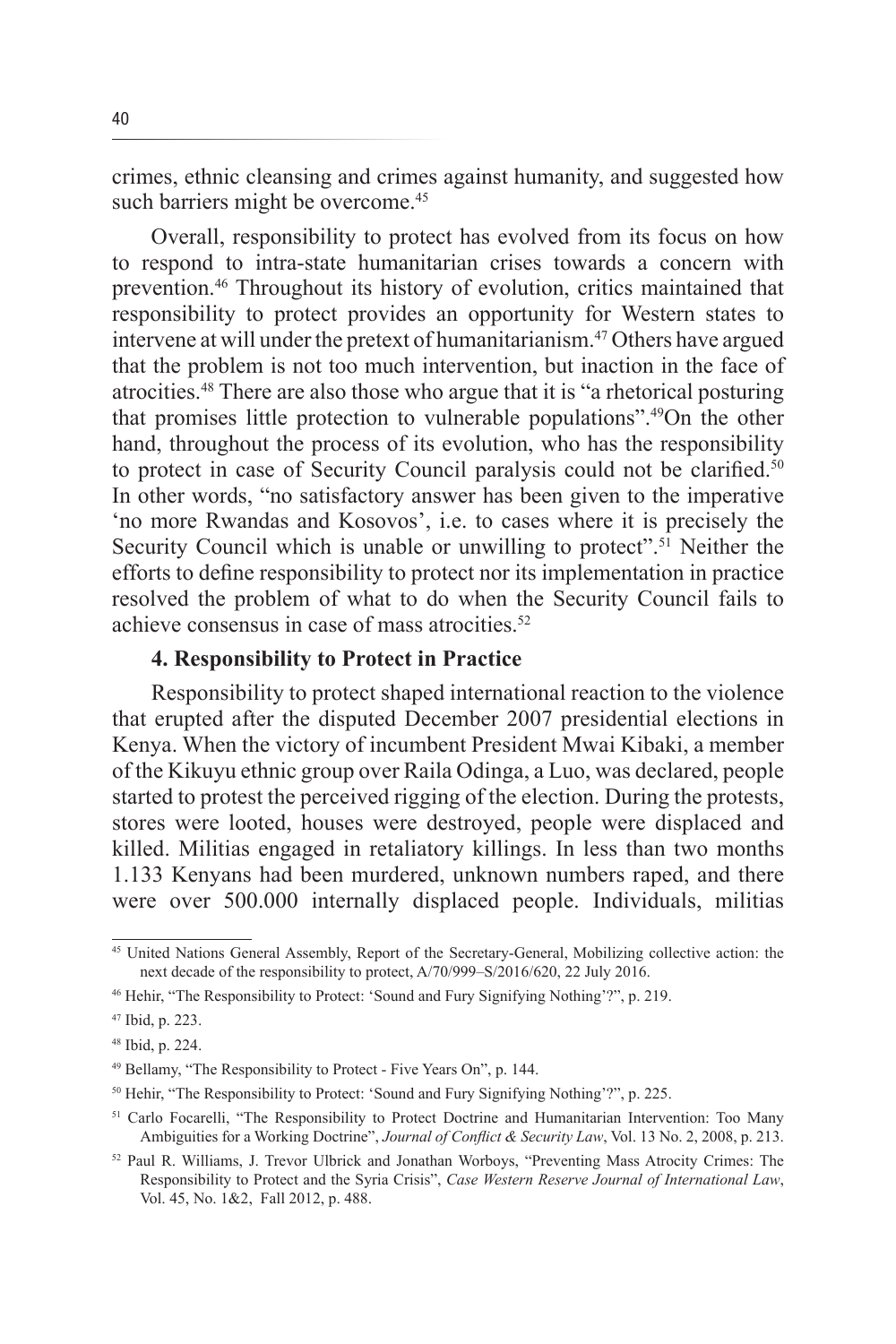and the police were targeting victims on the basis of their ethnicity and perceived support for a particular presidential candidate. The military could not reach the whole country and the police either refused to intervene or engaged in extra-judicial killings. Therefore, the state was not able to take protective action.<sup>53</sup>

On January 8–10, 2008, Ghana's president and African Union (AU) chair John Kufuor asked former UN Secretary General Kofi Annan to mediate as part of a small team consisting of former Tanzanian President Benjamin Mkapa and Graça Machel, the former first lady of Mozambique. This Panel of Eminent African Personalities arrived in Kenya on 22 January 2008. According to the timetable for implementation that both sides accepted, three agenda items were to be agreed within four weeks: immediate action to stop the violence and restore fundamental rights and liberties; immediate measures to address the humanitarian crisis, promote reconciliation, healing and restoration of calm; and strategies to overcome the political crisis. The first two agenda items addressed the R2P preoccupation with mass atrocities.<sup>54</sup>

UN Secretary General Ban Ki-moon characterized the situation as a responsibility to protect one and called for an end to violence. The secretary general and his special adviser for prevention of genocide, Francis Deng reminded Kenya's leadership their responsibility to protect the civilian population. Deng stated that if they failed in their responsibility, they would be held to account by the international community. Moreover, the Security Council issued "a Presidential Statement reminding the leaders of their 'responsibility to engage fully in finding a sustainable political solution and taking action to immediately end violence.<sup>755</sup>

On February 28, Kibaki and Odinga initialed the principles for Kenya's first coalition government. The creation of the post of prime minister that could not be withdrawn by the president and had some executive power provided the solution to disagreements. Odinga was to become the prime minister with deputies from each party. Parliament passed the National Accord and Reconciliation Act on March 18. On April 17, Prime Minister Odinga and other members of the cabinet were sworn in.<sup>56</sup>

<sup>53</sup> Global Centre for the Responsibility to Protect, ''The Responsibility to Protect and Kenya: Past Successes and Current Challenges'', *Policy Brief*, 13 August 2010, p. 1-2.

<sup>54</sup> Thomas G. Weiss, "Halting atrocities in Kenya", www.greatdecisions.org, 2010, pp. 21-22.

<sup>&</sup>lt;sup>55</sup> Bellamy, "The Responsibility to Protect - Five Years On", p. 154.

<sup>56</sup> Weiss, "Halting atrocities in Kenya", p. 23.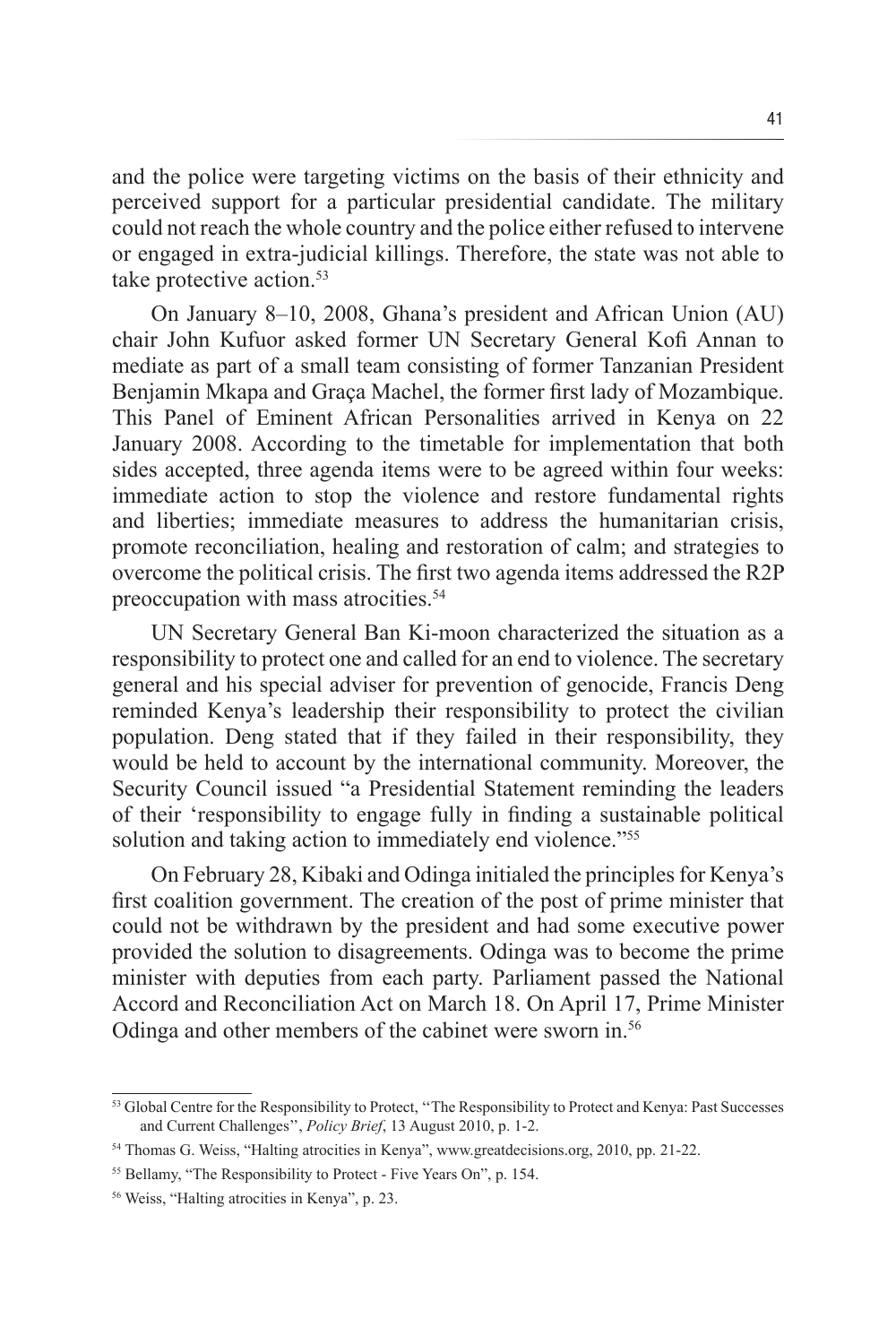For some commentators, Kenya showed that non-coercive tools, such as mediation, can help stop atrocities when employed early, with sufficient resources and international support. That the response was regionally driven proved that R2P is not about great powers intervening in small countries.<sup>57</sup> For others, however, the contribution of R2P was small, it functioned like background music and contributed a sense of urgency, motivating Africans, the U.S. and the EU.58 Aidan Hehir argues that references by the Security Council to R2P, and the use of the term in diplomatic negotiations, do not prove the term's utility. According to Hehir, before the emergence of R2P, international pressure was applied on governments involved in internal conflicts and this case was not different.<sup>59</sup> For Alex Bellamy, the AU's emerging peace and security architecture provided the immediate catalyst for international engagement, not R2P per se. Consensus on Kenya owed much to the fact that engagement was limited to diplomacy and had host-state consent. Had diplomacy failed, the Security Council would have found it difficult to step up its engagement.<sup>60</sup>

Responsibility to protect was also invoked with regard to the crisis in Darfur. However, in this case a united or sufficient response in line with the responsibility to protect framework did not come forth.<sup>61</sup> The UN Security Council in its first strong statement of concern about the situation in Darfur in Resolution 1556 of 22 July 2004, described it as a 'threat to international peace and security'. However, afterwards a range of humanitarian and human-rights-relevant measures were adopted. A UN International Commission of Inquiry was established on Darfur on 18 September 2004. The Commission "concluded on 25 January 2005 that the government of Sudan and the *janjaweed* were responsible for 'crimes against humanity and war crimes [that] may be no less serious and heinous than genocide'". Upon the Commission's recommendation, the situation in Darfur was referred to the International Criminal Court (ICC), a vote that passed thanks to the USA's abstention.<sup>62</sup> Since the African Union (AU) mission in the area was weak and lacked credibility, a UN takeover was proposed.

<sup>&</sup>lt;sup>57</sup> Global Centre for the Responsibility to Protect, "The Responsibility to Protect and Kenya: Past Successes and Current Challenges'', p. 2.

<sup>58</sup> Weiss, "Halting atrocities in Kenya", p. 24.

<sup>59</sup> Hehir, "The Responsibility to Protect: 'Sound and Fury Signifying Nothing'?", p. 234.

<sup>60</sup> Bellamy, "The Responsibility to Protect - Five Years On", p. 155.

<sup>61</sup> Cristina G. Badescu and Linnea Bergholm, "The Responsibility To Protect and the Conflict in Darfur: The Big Let-Down", *Security Dialogue,* Vol. 40, No. 3, June 2009, p. 302.

<sup>62</sup> Ibid, p. 295.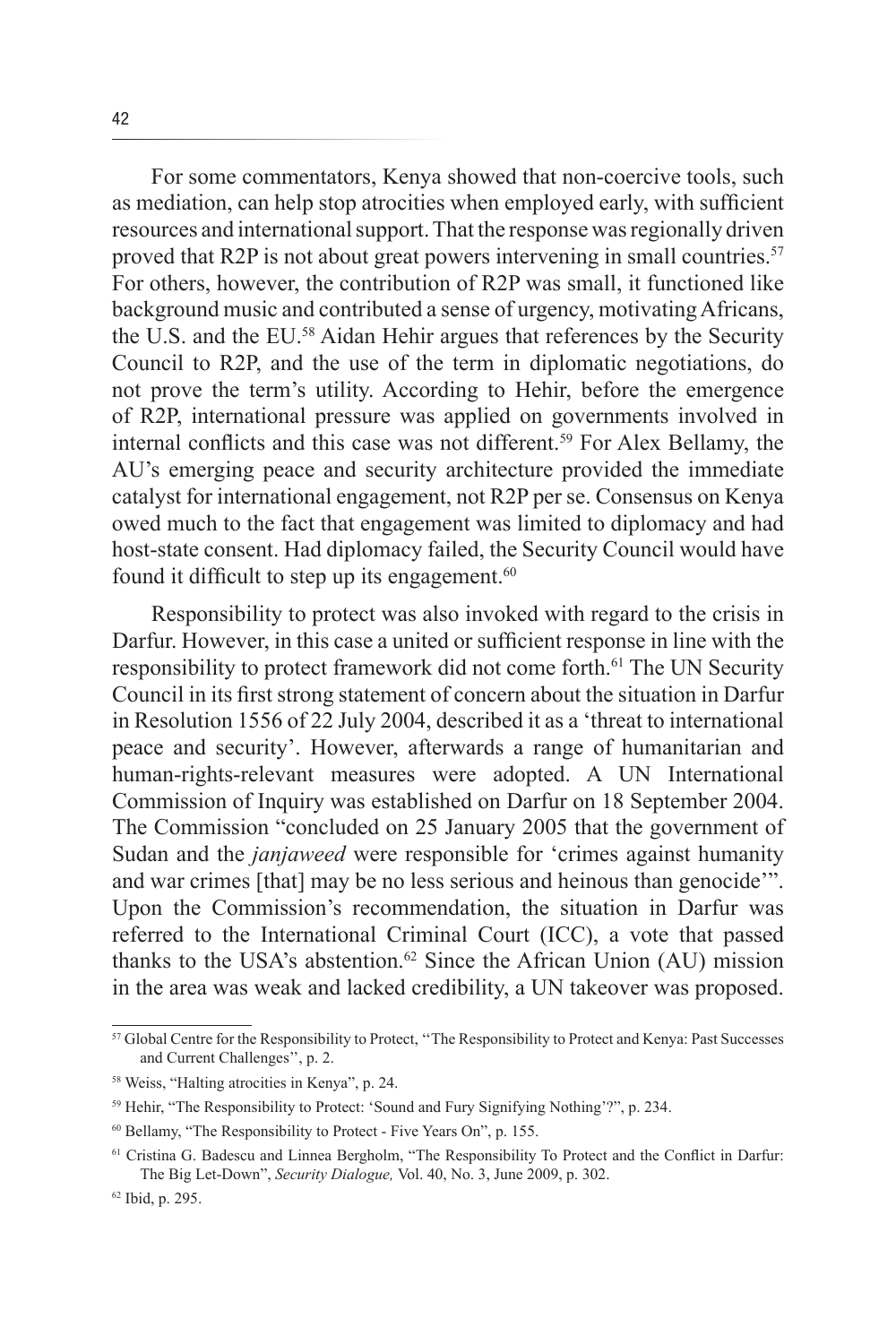On 31 August 2006, the UN Security Council Resolution 1706 referred to the responsibility to protect and invited Khartoum to give its consent to a UN takeover. However, the Sudanese government, insisting that it would not allow an Iraq-style occupation or foreign interference did not give its consent to a UN force. Sudan eventually agreed to a stronger force in the form of a 'hybrid' AU–UN force in June 2007. Security Council Resolution 1769 of 31 July 2007 authorized The African Union/UN Hybrid operation in Darfur (UNAMID) under Chapter VII of the UN Charter to protect both civilians and its own personnel. The mission became operational on 31 December 2007.<sup>63</sup> Overall, both the African Union mission and UNAMID failed to protect the civilians in Darfur, which means that responsibility to protect could not be put into action in Darfur.<sup>64</sup>

In contrast to these cases where application of responsibility to protect seemed obvious, there are two other cases where its application did not find support. In August 2008, when Georgia started a military operation in the breakaway region of South Ossetia, Russia responded by pushing Georgian army back into Georgia proper. Afterwards, Russia unilaterally recognized independence of South Ossetia and Abkhazia. Russia justified its intervention arguing that it prevented mass atrocities that Georgian troops were going to carry out. Russian authorities referred to responsibility to protect in order to define their actions. However neither this characterization nor its recognition of South Ossetian independence found support.<sup>65</sup> On 3 May 2008 Myanmar was struck by Cyclone Nargis. Approximately, 138.000 people died and 1,5 million were displaced. Despite the huge devastation, Myanmar's military regime denied access to humanitarian agencies and prevented the delivery of supplies and medical assistance. In response, French Foreign Affairs Minister Bernard Kouchner defined the issue as a crime against humanity, proposed to invoke responsibility to protect and authorize the delivery of aid regardless of Myanmar's position. China and Association of Southeast Asian Nations (ASEAN) rejected the proposal arguing that responsibility to protect did not apply to natural disasters. Eventually, the UN secretary general and ASEAN managed to receive the regime's consent for the delivery of international aid and provided a joint UN-ASEAN relief package.<sup>66</sup> These two cases clarified the limits to

<sup>63</sup> Ibid, p. 300.

<sup>64</sup> Ibid, p. 302.

<sup>65</sup> Bellamy, "The Responsibility to Protect - Five Years On", p 151.

<sup>66</sup> Ibid, p 151-152.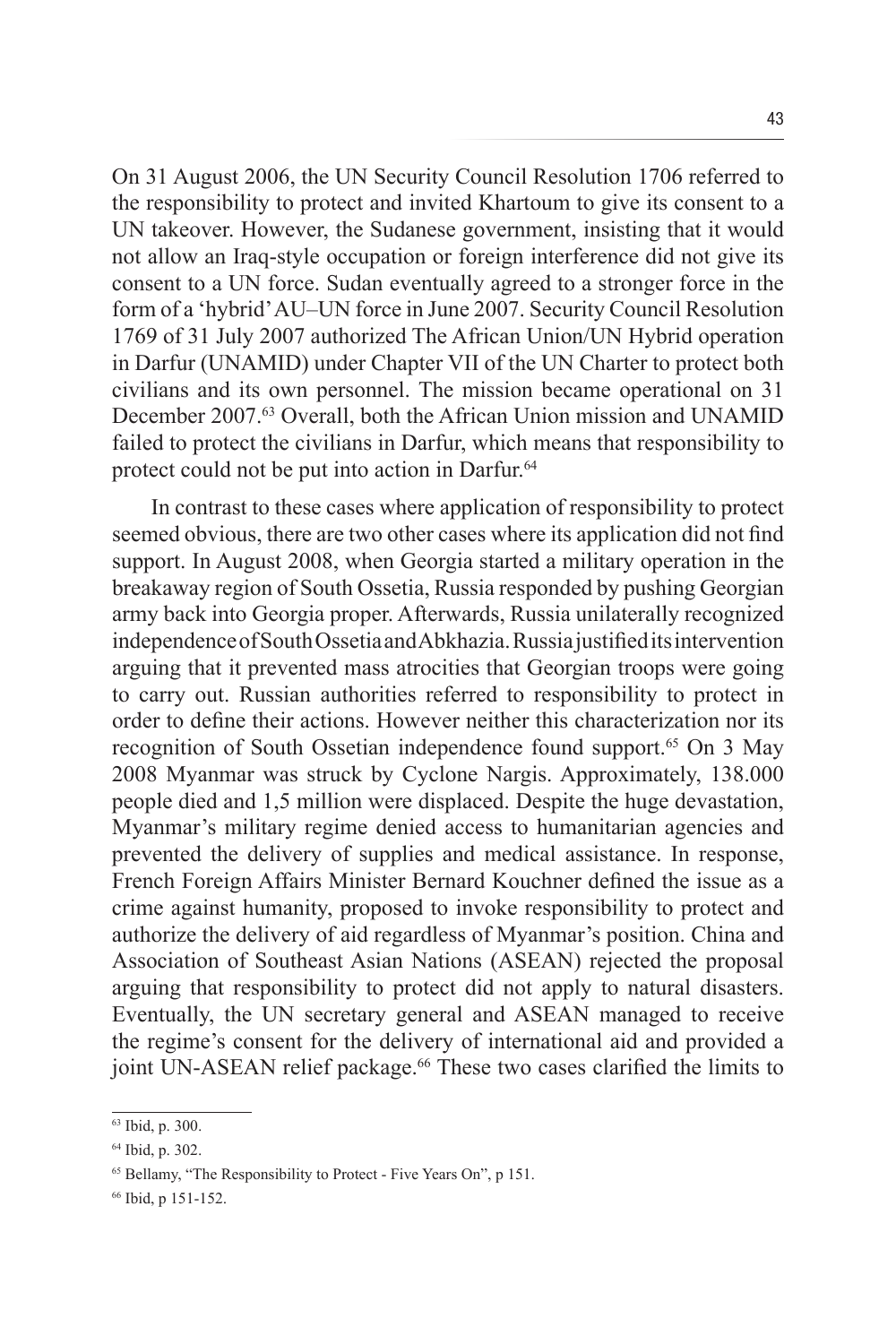responsibility protect. They demonstrated that the use of coercion should be "preceded by compelling evidence of genocide or mass atrocities" and that "'crimes against humanity' excludes crimes not associated with the deliberate killing and displacement of civilians".67

The history of the concept's practice demonstrate that the concept has been applied inconsistently.<sup>68</sup> Until the Libya intervention, international community did not act on its responsibility to protect using force.

## **5. Responsibility to Protect and the Intervention in Libya**

When the Arab Spring uprisings reached Libya in 2011, demonstrations turned violent in mid-January. An armed opposition group under the Interim Transitional National Council was established, they took control of Benghazi and Tobruk, but by mid-March, Qaddafi's forces were threatening to retake Benghazi, one of the epicentres of the rebellion. Qaddafi declared that Libyans who take arms against his regime will be executed. Even before, in late February however the Special Advisers and the Secretary General of the UN had stated that the regime's behaviour could amount to crimes against humanity and reminded Libya its commitment to responsibility to protect. On 22 February, the League of Arab States suspended Libya's membership until the violence was stopped.<sup>69</sup> On 26 February 2011, the Security Council adopted Resolution 1970 which reiterated that 'the widespread and systematic attacks' 'against the civilian population may amount to crimes against humanity'. The resolution reminded Libya's responsibility to protect its population. The Security Council referred the situation in Libya since 15 February 2011 to the International Criminal Court. It imposed an arms embargo, issued a travel ban and froze the assets of a number of individuals<sup>70</sup>

In the meantime, the League of Arab States called for the imposition of a no-fly zone on Libyan military aviation on 12 March 2011. Since Qaddafi did not stop attacks against civilians, the Security Council adopted another resolution on 17 March 2011. In Resolution 1973, the Security Council reiterated the responsibility of the Libyan authorities to protect its population and stated that "parties to armed conflicts bear the

<sup>67</sup> Ibid, p 151.

<sup>68</sup> Ibid, p. 148.

<sup>69</sup> Alex J. Bellamy and Paul D. Williams, "The New Politics of Protection? Côte d'Ivoire, Libya and the Responsibility to Protect", *International Affairs*, Vol. 87, No. 4, 2011, p. 838.

<sup>70</sup> United Nations Security Council, S/RES/1970 (2011), 26 February 2011.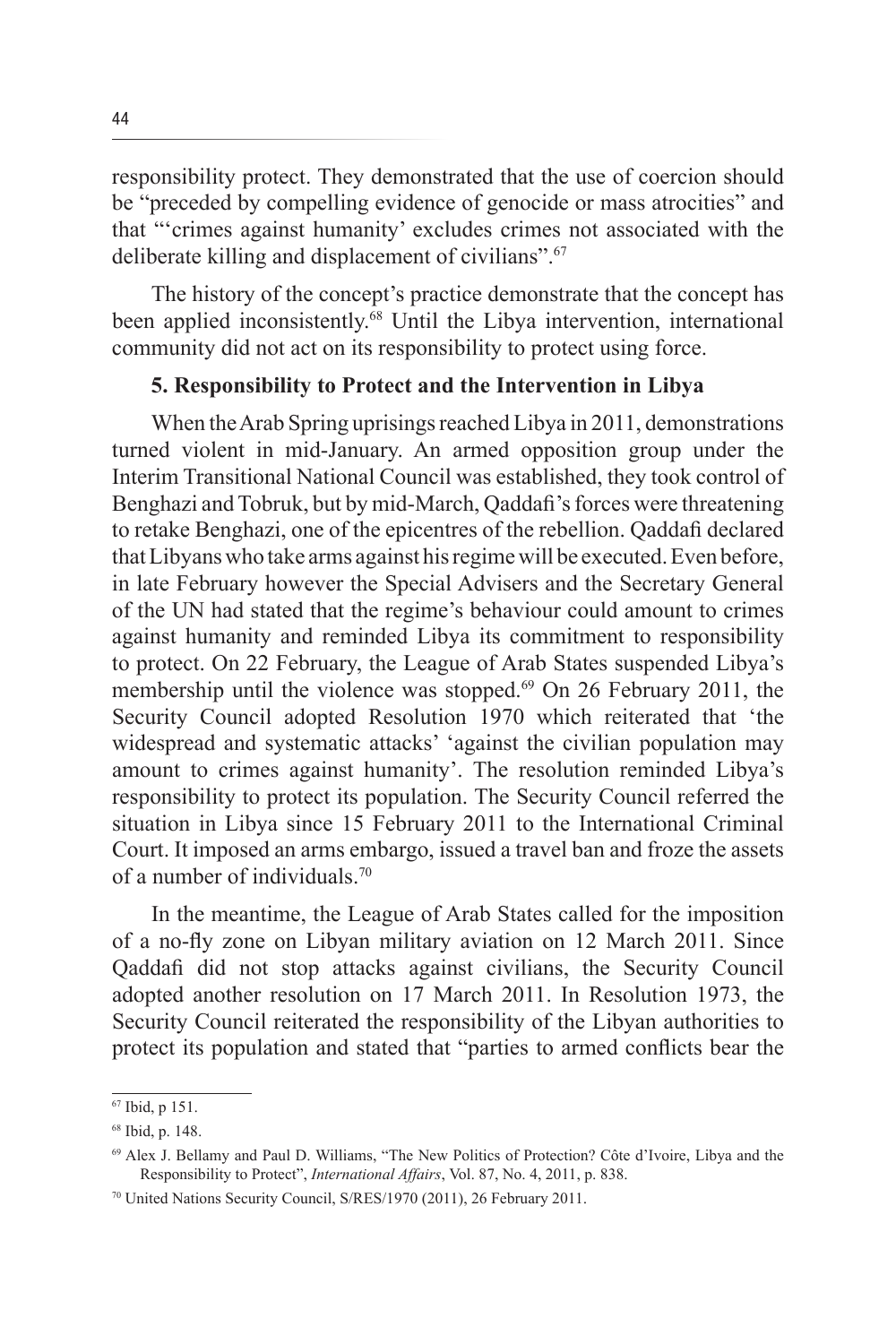primary responsibility to take all feasible steps to ensure the protection of civilians". The Security Council expressed its "determination to ensure the protection of civilians and civilian populated areas and the rapid and unimpeded passage of humanitarian assistance and the safety of humanitarian personnel". It decided to establish a ban on all flights in the Libyan airspace for the protection of civilians. It authorized member states to take all necessary measures to protect civilians and civilian populated areas, excluding a foreign occupation force on Libyan territory.71

With Resolution 1973, the Security Council for the first time authorized use of force against the wishes of a functioning state.72 In both Resolution 1970 and 1973 the Security Council invoked Libyan authorities' responsibility to protect its population. It adopted resolution 1973 after the exhaustion of peaceful means in Resolution 1970 and acted in accordance with the responsibility to protect framework.<sup>73</sup> However, both resolutions fell short of referring to the responsibility of the international community to intervene in a case where a state is manifestly failing to protect its population.

While Libyan case is significant in the history of responsibility to protect, it seems likely that Libya intervention will remain the exception. In the case of Libya, the threat of mass atrocities was clear, as Qaddafi declared his intentions explicitly.<sup>74</sup> In addition, regional organizations like the Gulf Cooperation Council, the League of Arab States and the Organization of the Islamic Conference supported a no-fly zone over Libya and this made opposition to the proposal for use of military force difficult for those who were reluctant. Without the support of regional organizations, China and Russia would have vetoed Resolution 1973. The reasons behind the regional organizations' support for the no-fly zone are not clear. However, with regard to the League of Arab States the fact that many members were not present during the vote on the no-fly zone, the influence of the pro-US Gulf Cooperation Council, Qaddafi's unpopularity and feelings of humanitarian solidarity may have played a role in this organization's support for the no-fly zone. The Security Council's failure

<sup>71</sup> United Nations Security Council, S/RES/1973 (2011), 17 March 2011.

<sup>72</sup> Alex J. Bellamy, "Libya and the Responsibility to Protect: The Exception and the Norm", *Ethics & International Affairs*, Vol. 25, No. 3, 2011, p. 263.

<sup>73</sup> Williams et al., "Preventing Mass Atrocity Crimes: The Responsibility to Protect and the Syria Crisis", p. 488.

<sup>74</sup> Bellamy, "Libya and the Responsibility to Protect: The Exception and the Norm", p. 265.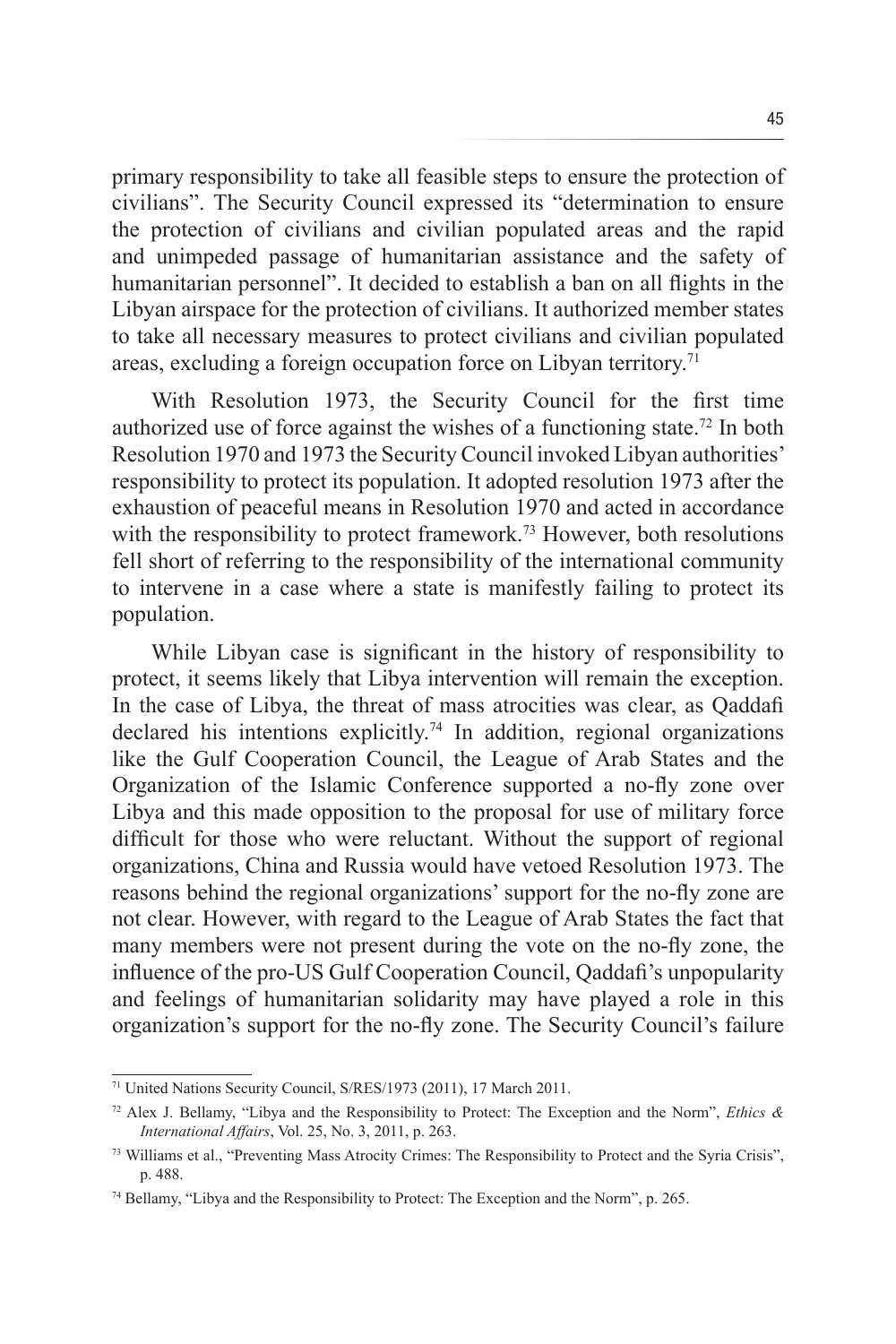to reach a consensus on Syria, where Lebanon has blocked consensus as well as Yemen, where the Gulf Cooperation Council and League of Arab States have divergent opinions suggest that, the case is unlikely to be repeated in the future.75

While the operation started by a coalition of the willing, NATO took it over on 1 April. In late August Tripoli collapsed and two months later rebels found and killed Qaddafi. NATO's Operation Unified Protector ended in a few days. For NATO, it was a successful operation. An arms embargo was maintained, humanitarian relief was facilitated and a no-fly zone was sustained and civilian population was protected from Qaddafi's forces.<sup>76</sup> However, NATO's military action in Libya led to fears among some states that responsibility to protect could be used by Western powers as a pretext for removal of unfriendly governments.<sup>77</sup> Since NATO interpreted its mandate expansively. NATO bombers helped the rebels in their advance on the regime's positions. Some reported that NATO bombers softened targets for the rebels. Therefore, second factor that leads to the conclusion that Libya will remain an exception is the reaction of China and Russia against NATO's broad interpretation of its mandate which resulted in regime change. China and Russia objected to regime change on the basis of a mandate just for protection of civilians. However the question is how to limit the scope of responsibility to protect missions. If the mandate is to protect civilians, and the regime is determined to kill them, the civilians can hardly be secure while this regime is still in power.78

## **6. Conclusion**

International Commission on Intervention and State Sovereignty elaborated the responsibility to protect in 2001. Firstly it is the states that have the responsibility to protect their populations. If a state fails to fulfil its responsibility to protect either because it is unwilling or unable to do so, the international community has a responsibility to assist that state and if that fails too, the international community has the responsibility to react including use of force. This responsibility to protect has three

<sup>75</sup> Ibid, p. 266.

<sup>76</sup> Christopher S. Chivvis, "Libya and the Future of Liberal Intervention", *Survival*, Vol. 54, No. 6, 2012, pp. 77-79.

<sup>77</sup> Andrew Garwood-Gowers, "China and the ''Responsibility to Protect'': The Implications of the Libyan Intervention", *Asian Journal of International Law*, Vol. 2, 2012, p. 387.

<sup>78</sup> Graham Cronogue, "Responsibility to Protect: Syria, The Law, Politics, and Future of Humanitarian Intervention Post-Libya", *International Humanitarian Legal Studies*, Vol, 3, 2012, p. 145.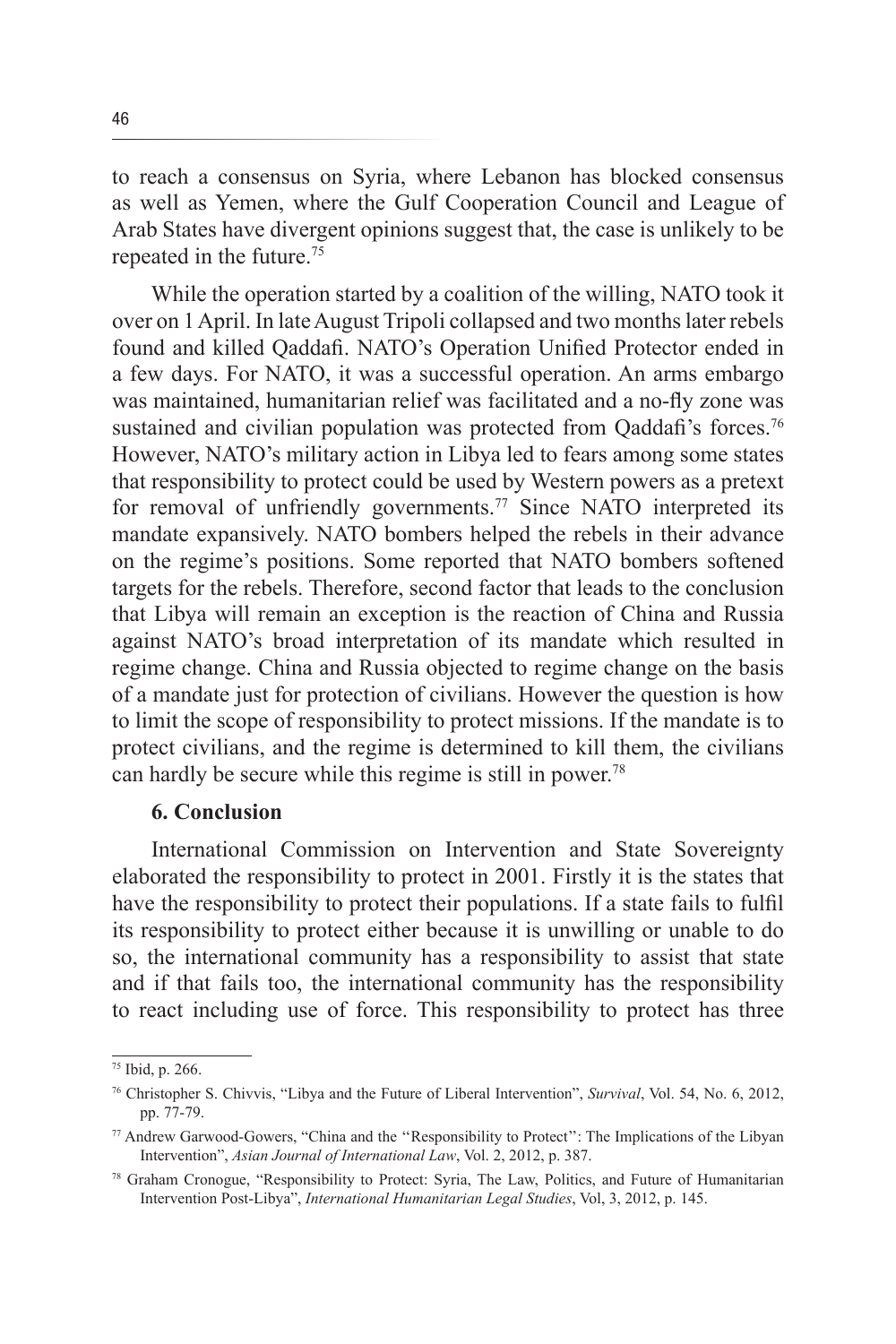essential components: the responsibility to prevent human catastrophe, the responsibility to react to an actual or apprehended human catastrophe, and the responsibility to rebuild after the event. The Commission argued that there is a responsibility to react by way of a military intervention when there is actual or apprehended large scale loss of life and/or large scale ethnic cleansing. The Commission suggested that permanent members should refrain from using their veto, in cases where their national interests are not at stake. However, if the Security Council failed to take action, the Commission argued that regional organizations could fulfil the responsibility or the proposal for military action could be taken through a Uniting for Peace Resolution at the General Assembly.

In 2004, the High-level Panel on Threats, Challenges and Change, which was established by then UN Secretary General Kofi Annan, endorsed the responsibility to protect. In 2005, Kofi Annan's report In larger freedom: towards development, security and human rights for all called the General Assembly to embrace the "responsibility to protect" as a basis for collective action against genocide, ethnic cleansing and crimes against humanity. However, the report put emphasis on the need to implement responsibility to protect through peaceful means. This detached responsibility to protect from military intervention.

In the 2005 World Summit, General Assembly stated its preparedness to take collective action on a case-by-case basis, should peaceful means be inadequate and national authorities are manifestly failing to protect their populations from genocide, war crimes, ethnic cleansing and crimes against humanity. At the world summit international community's responsibility to protect was defined as a moral duty as opposed to a stronger legal duty. The threshold for international action was raised by the statement that international community's responsibility to react starts in cases of manifest failure of a state to protect its population.

Responsibility to protect was taken up in the 2009 report of the former UN Secretary General Ban Ki-Moon. In *Implementing the Responsibility to Protect* it was stated that the responsibility to protect applies to genocide, war crimes, ethnic cleansing and crimes against humanity. The report categorized responsibility to protect in three pillars: the protection responsibilities of the State; international assistance and capacity building, and timely and decisive response. The report pointed out that the possibility of collective enforcement measures, including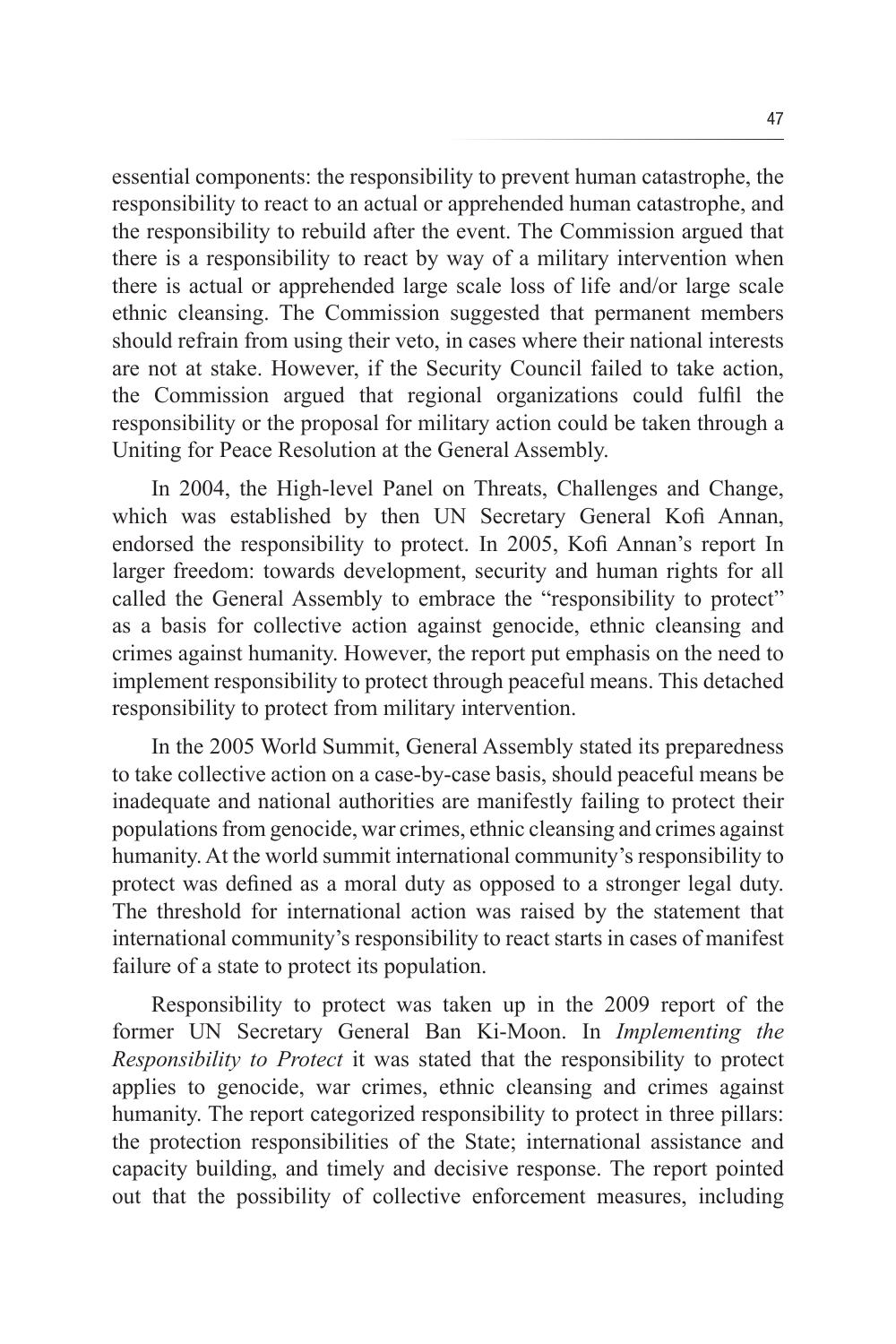through sanctions or coercive military action in extreme cases is part of the responsibility to protect strategies. According to report, the Security Council, the General Assembly under the "Uniting for peace" procedure or regional or subregional arrangements with the prior authorization of the Security Council could authorize collective measures. The Secretary General urged permanent members of the Security Council to refrain from employing or threatening to employ the veto in situations of manifest failure to meet obligations relating to the responsibility to protect. The report was debated in the General Assembly in 2009 and consensus was built on the report's elaboration of the concept.

Overall, in the UN Secretary-Generals' reports the emphasis has been on prevention and non-military responses rather than use of force in order to protect civilian populations. The adoption of responsibility to protect by the General Assembly in 2005 and the Security Council in 2006 opened the way for the application of the concept in concrete cases. Responsibility to protect shaped international reaction to the violence that erupted after the disputed December 2007 presidential elections in Kenya. Although critics maintained that the use of the concept did not make any difference in practice, responsibility to protect framed the mediation attempts and facilitated reconciliation between the two groups who disputed election results. In Kenya, it was shown that the concept does not have to lead to great power interference in internal affairs of a country. Mediation took place under the African Union's leadership. In Darfur, the concept was invoked but robust action did not come forth. A weak African Union mission and the hybrid UN-African Union mission that followed it failed to provide adequate protection of civilians in Darfur. In 2008, Russia declared that it was fulfilling responsibility to protect by intervening in South Ossetia. But this characterization did not find support from the international community. Similarly, in response to Myanmar's denial of access to humanitarian agencies after Cyclone Nargis devastated the country, France wanted to invoke responsibility to protect in order for aid to be delivered against the wishes of Myanmar. This attempt was rejected by China and ASEAN on the grounds that responsibility to protect did not apply to natural disasters. These two cases demonstrated that the use of coercion needs to be based on compelling evidence of genocide or mass atrocities and that 'crimes against humanity' are limited to the deliberate killing and displacement of civilians.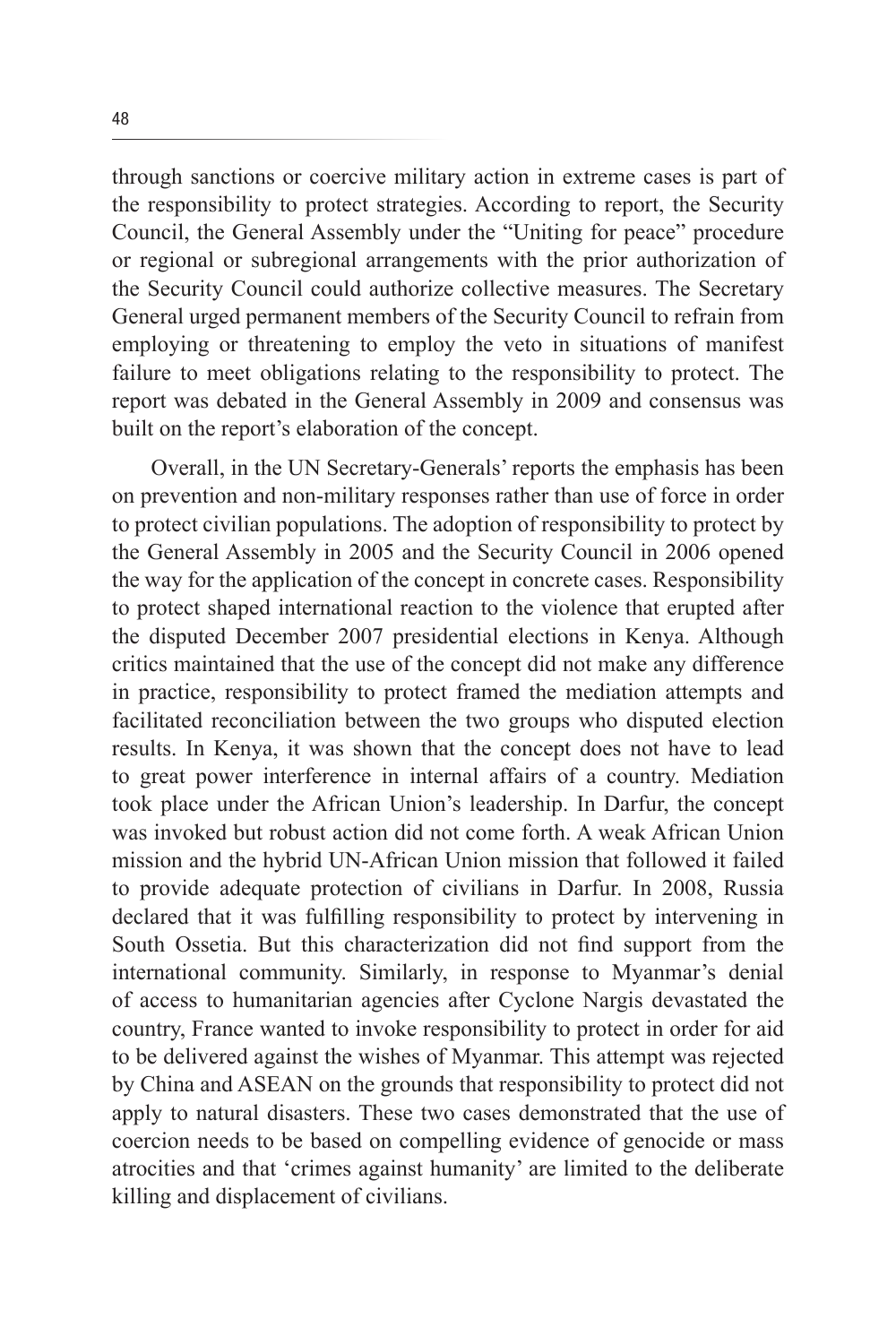With regard to Libya, in both Resolution 1970 and 1973, the Security Council referred to Libyan authorities' responsibility to protect its population. It adopted resolution 1973 after the exhaustion of peaceful means in Resolution 1970 and acted in accordance with the responsibility to protect framework. With resolution 1973 the Security Council for the first time authorized use of force against the wishes of a functioning state. However, both resolutions fell short of referring to the responsibility of the international community to intervene in a case where a state is manifestly failing to protect its population.

While Libyan case is significant in the history of responsibility to protect, it seems likely that Libya intervention will remain the exception. In Libya, the threat of mass atrocities was clear. Regional organizations' support for a no-fly zone facilitated the decision-making at the Security Council by convincing Russia and China that they should not veto use of force. These two features of the case are unlikely to be repeated in another case. In addition, NATO's broad interpretation of its mandate led to criticisms that responsibility to protect was being used for regime change in Libya. Therefore, it is likely that when a similar situation arises, Russia and China will at least ask for clearer and more limited mandates for any mission which aims at responsibility to protect.

Overall, it is apparent that responsibility to protect has replaced the idea of humanitarian intervention in the lexicon of international community. Moreover, there is no controversy over the states' responsibility to protect their populations. However, what is distinct about responsibility to protect is the international community's responsibility to protect civilians if a state manifestly fails to do so. And it is this aspect of responsibility to protect that is problematic in the opinion of a number of states. These states reject an automatic international responsibility to protect in cases of a state's failure to protect its population. This has been reflected in the wording of the official documents that endorse responsibility to protect. In the General Assembly's World Summit Outcome, states declared that they are prepared to take action on a case by case basis and this has also been endorsed by the Security Council in its resolutions. Moreover, in the Libya case, which is the strongest example of the concept's use in practice, the Security Council did not even refer to the international community's responsibility to protect. This demonstrates that the novelty that responsibility to protect brought to international relations will continue to be disputed in the future.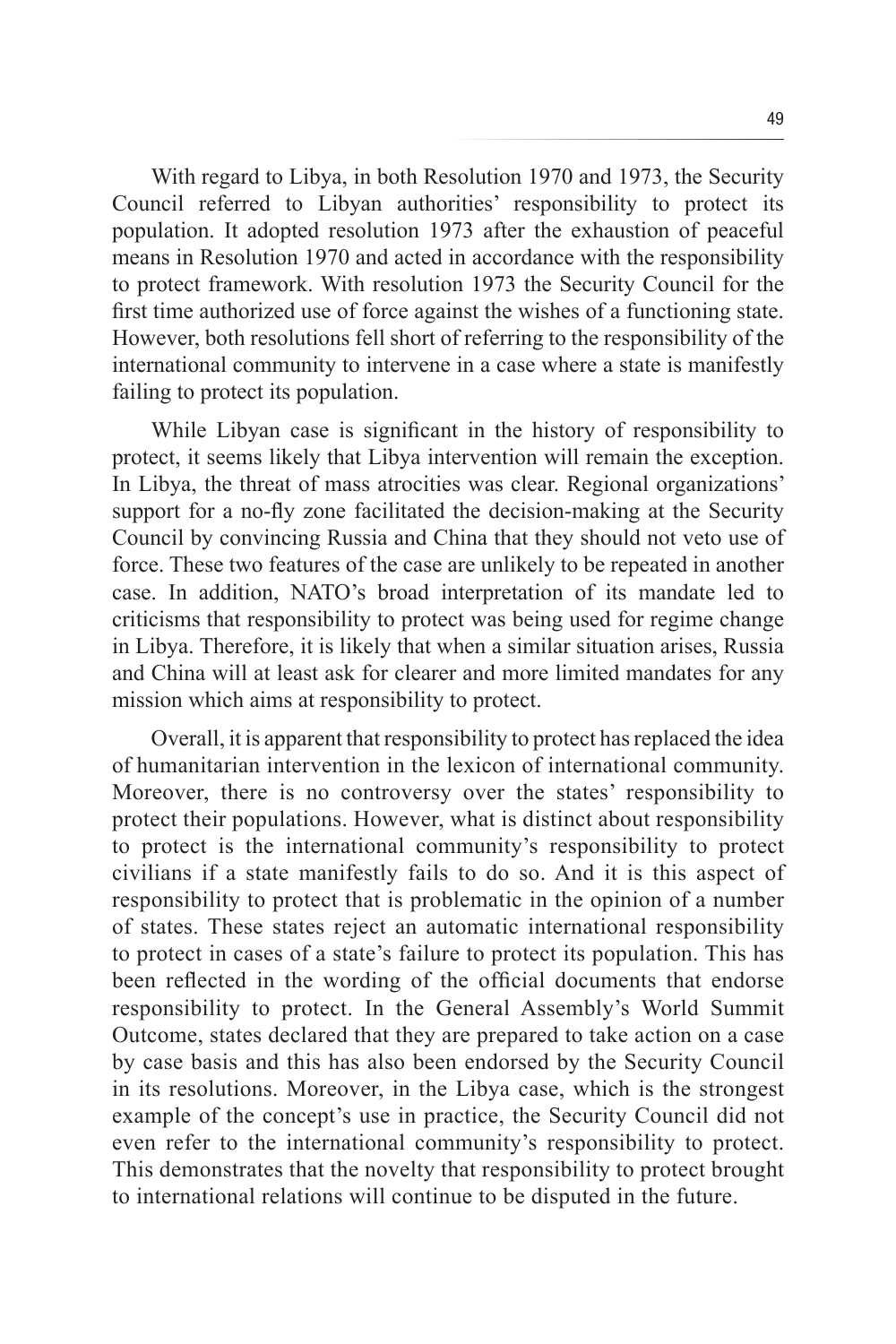#### **BIBLIOGRAPHY**

- Badescu, Cristina G. and Linnea Bergholm. "The Responsibility to Protect and the Conflict in Darfur: The Big Let-Down", *Security Dialogue*, Vol. 40, No. 3, June 2009, pp. 287 - 309.
- Bellamy, Alex J. and Paul D. Williams. "The New Politics of Protection? Côte d'Ivoire, Libya and the Responsibility to Protect", *International Affairs*, Vol. 87, No. 4, 2011, pp. 825 - 850.
- Bellamy, Alex J. "The Responsibility to Protect Five Years On", *Ethics & International Affairs*, Vol. 24, No. 2, 2010, pp. 143 - 169.
- Bellamy, Alex J. "Libya and the Responsibility to Protect: The Exception and the Norm", *Ethics & International Affairs*, Vol. 25, No. 3, 2011, pp. 263 - 269.
- Chivvis, Christopher S. "Libya and the Future of Liberal Intervention", *Survival*, Vol. 54, No. 6, 2012, pp. 69 - 92.
- Cronogue, Graham. "Responsibility to Protect: Syria, The Law, Politics, and Future of Humanitarian Intervention Post-Libya", *International Humanitarian Legal Studies*, Vol, 3, 2012, pp. 124 - 159.
- Focarelli, Carlo. "The Responsibility to Protect Doctrine and Humanitarian Intervention: Too Many Ambiguities for a Working Doctrine", *Journal of Conflict & Security Law*, Vol. 13 No. 2, 2008, pp. 191 - 213.
- Garwood-Gowers, Andrew. "China and the 'Responsibility to Protect': The Implications of the Libyan Intervention", *Asian Journal of International Law*, Vol. 2, 2012, pp. 375-393.
- Global Centre for the Responsibility to Protect. ''The Responsibility to Protect and Kenya: Past Successes and Current Challenges'', *Policy Brief*, 13 August 2010.
- Hehir, Aidan. "The Responsibility to Protect: 'Sound and Fury Signifying Nothing'?", *International Relations*, Vol. 24, No. 2, 2010, pp. 218 – 239.
- Report of the International Commission on Intervention and State Sovereignty, The Responsibility to Protect, Ottawa, International Development Research Centre, 2001.
- Stahn, Carsten. "Responsibility to Protect: Political Rhetoric or Emerging Legal Norm?", *The American Journal of International Law*, Vol. 101, No. 1, January 2007, pp. 99 - 120.
- United Nations General Assembly. Report of the High-level Panel on Threats, Challenges and Change. A More Secure World: Our Shared Responsibility, A/59/565, 2 December 2004.